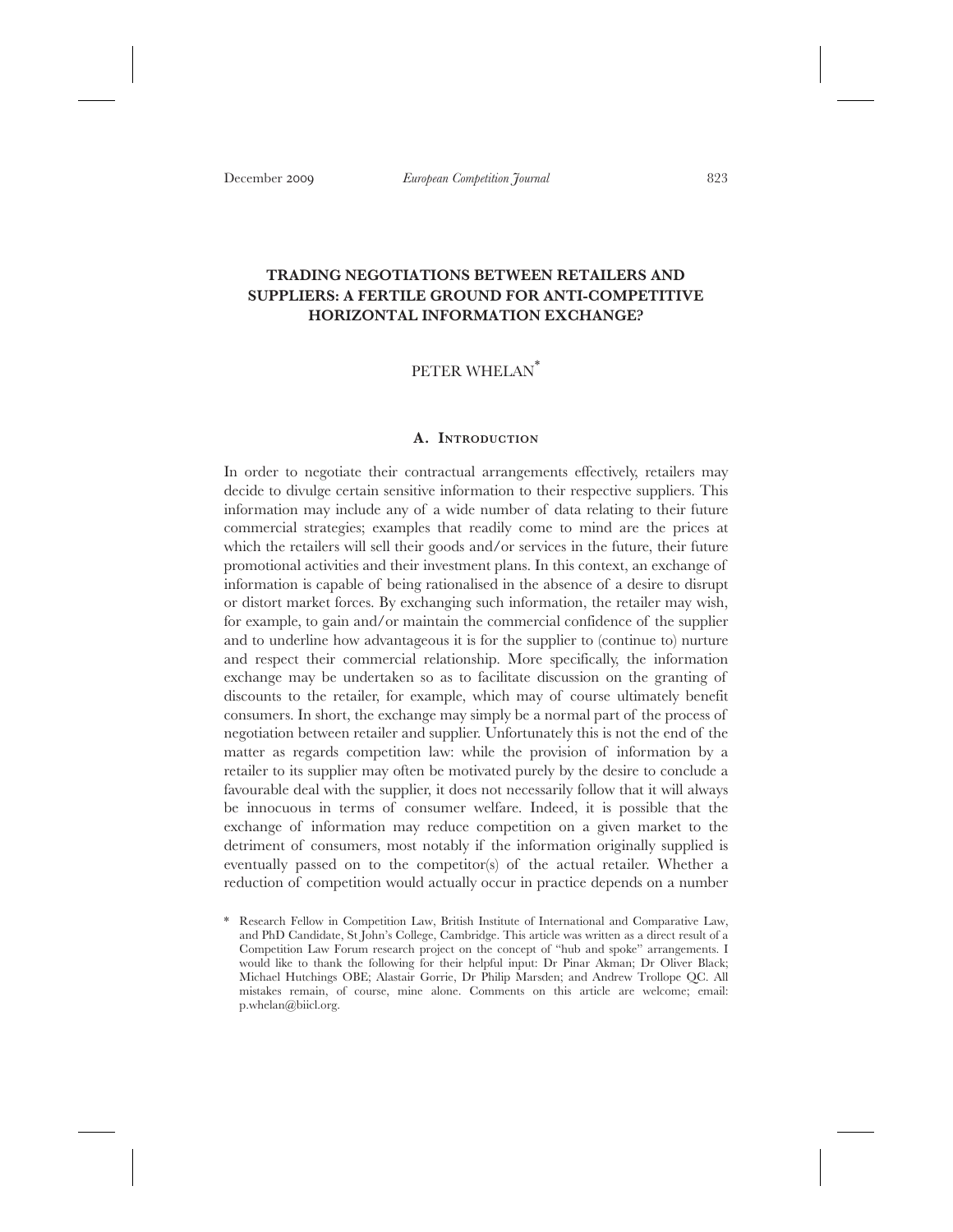of factors, including, for example, the information at issue, the future actions of the relevant parties (retailer, supplier, competing retailer<sup>1</sup>) and the conditions pertaining in the market. The point here, however, is that the act of exchanging information is capable of having a welfare-reducing effect and that therefore it should not be exempt a priori from the operation of antitrust law, particularly if consumer welfare is to be the primary objective of this law.<sup>2</sup>

Such a cautious approach is followed through in European decisional practice and jurisprudence.<sup>3</sup> Indeed, at present there are a number of ongoing cases in Europe involving allegations of such anticompetitive information exchange. These cases allege unlawful conduct in a wide variety of different markets, and in particular those markets where final consumer goods are sold. Relevant products include cosmetics and toiletries (Italy),<sup>4</sup> cleaning products (France)<sup>5</sup> and chocolate (Germany)<sup> $6$ </sup>. The UK, too, has its own ongoing information exchange cases. Two important examples come readily to mind: dairy products and tobacco. In relation to the former, the Office of Fair Trading (OFT) alleges that in 2002 and/or 2003 certain grocery retailers and dairy processors shared highly commercially sensitive information concerning the retail price of their respective diary products, contrary to the Chapter I prohibition of the Competition Act 1998.7 In the latter case, the UK authority alleges an indirect exchange of proposed future retail prices for tobacco products between competitors, again contrary to Chapter I.<sup>8</sup>

Both of the UK information exchange cases bring to the fore a difficult but important issue in modern competition law, namely the issue of "hub-andspoke-type" (explicit) collusion. This form of collusion can occur where parties

- For the sake of clarity, when the term "competing retailer" is used in this article, it refers to the competitor of "the retailer" and not the competitor of "the supplier".
- <sup>2</sup> On this, see generally P Marsden and P Whelan, "The 'Consumer Welfare' Standard as a Form of Substantive Protection for Consumers under European Competition Law" in A Ezrachi and U Bernitz (eds), Own Labels, Branded Goods and Competition Policy: The Changing Landscape of Retail Competition (Oxford University Press, 2009). For a criticism of the welfare-based argument for competition law, see O Black, *Conceptual Foundations of Antitrust* (Cambridge University Press, 2005),  $ch<sub>2</sub>$ .
- <sup>3</sup> On the decisional practice and jurisprudence at EC level, see generally S Stroux, US and EC Oligopoly Control (Kluwer Law International, 2004), 143-63.
- <sup>4</sup> See www.cosmeticsdesign-europe.com/Financial/Italian-authorities-investigate-leading-cosmeticsfirms (accessed on 26 April 2009).
- $5 -$ See A Salomon, "Neuf Géants de l'Entretien Suspectés d'Entente", Le Figaro, 2 February 2008.  $6$  See
- www.swisster.ch/en/news/business/german-chocolate-price-fixing-probe-targets-nestle\_116-121 275 (accessed on 26 April 2009).
- <sup>7</sup> See www.oft.gov.uk/news/press/2007/134-07 (accessed on 26 April 2009). While early resolution agreements have been concluded with some of the parties, the proceedings are ongoing against Lactalis McLelland, Tesco and Morrisons; see www.oft.gov.uk/news/press/2007/170-07 (accessed on 26 April 2009).
- 8 See www.oft.gov.uk/news/press/2008/56-08 (accessed on 26 April 2009). Six companies involved in this case have concluded early resolution agreements with the OFT; see www.oft.gov.uk/ news/press/2008/82-08 (accessed on 26 April 2009).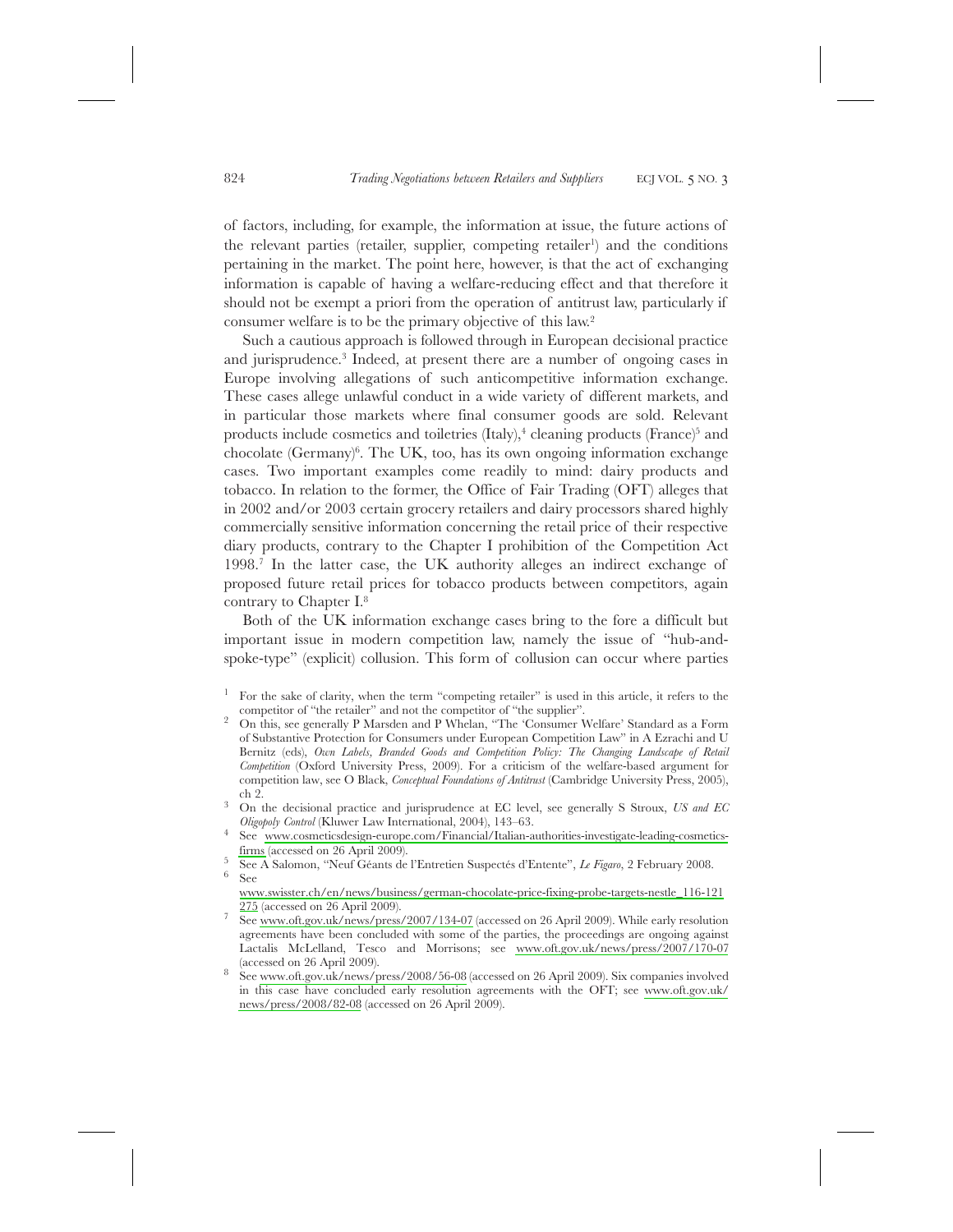to a horizontal agreement or concerted practice conspire directly with one "hub" or main party, who may be either a supplier or a distributor.<sup>9</sup> In this context, the hub will act as "an intermediary that speaks individually to each of the competitors and then relays each competitor's agreement . . . to the other competitors in a series of one-to-one conversations".<sup>10</sup> What may be motivating the vertical relationships in this case, then, is the implementation of a horizontal restraint, and not simply the exchange of information for the purpose of enabling trading negotiations between retailer and supplier. If the restraint in question is unlawful,<sup>11</sup> the fact that the distortion on competition has a horizontal element (as opposed to a mere vertical element, as in the case of resale price maintenance)<sup>12</sup> ensures that a more serious infringement of the competition law rules is committed than would otherwise have been the case.<sup>13</sup>

So despite outward appearances, the flow of information between retailer and supplier in a "hub and spoke" arrangement can in certain circumstances be deemed to be horizontal in nature (ie from the retailer to her competitor).<sup>14</sup> This article recognises this fact in order to identify what information should not be passed on to suppliers by retailers and in what circumstances. In pursuing this aim, this article assumes that the law on direct competitor-to-competitor information exchange is instructive: by identifying the underlying concern with direct competitor-to-competitor exchanges, one can construct a legally consistent

- I Lianos, "Collusion in Vertical Relations under Article 81 EC", Law and Governance in Europe Working Paper Series, 1/07, September 2007, available at: http://ssrn.com/abstract=1089681 (accessed on 26 April 2009), 31.
- <sup>10</sup> G Hay, "Horizontal Agreements: Concept and Proof" (2006) Antitrust Bulletin 877, 882. It should be noted that the motivating party behind a hub and spoke arrangement does not necessarily have to be either the retailer or the competing retailer; provided that the correct economic incentives existed, the instigator may in fact be a supplier/manufacturer. Indeed, by creating the hub and spoke arrangement in the first place, the supplier/manufacturer may be attempting to put in place a framework that allows it to pass on cost increases to both retailer and competing retailer without entailing opposition from either party. Alternatively, the hub and spoke arrangement may be created as a direct result of the complaints received by a manufacturer/supplier from a retailer who has the power to influence the actions of that manufacturer/supplier. For example, a retailer may complain to its supplier that its competitor has undercut it in the market and that it will take its business elsewhere unless the supplier convinces the competing retailer to raise its prices. The later situation appears to have arisen in one of the leading UK cases on this issue:  $\hat{\mathcal{H}}$  Sports v Office of Fair Trading [2006] EWCA Civ 1318.
- <sup>11</sup> It is perhaps stating the obvious to note that not all "hub and spoke" arrangements will be unlawful: only anticompetitive hub and spoke agreements/concerted practices will violate Article 81(1) EC, ie those that have as their object or effect the prevention, restriction or distortion of competition.
- <sup>12</sup> Consideration of the concept of resale price maintenance is outside of the scope of this article. However, for an interesting perspective on this topic, see B Orbach, "Antitrust Vertical Myopia: The Allure of High Prices" (2008) 50 Arizona Law Review 261.
- <sup>13</sup> A Jones and B Sufrin, *EC Competition Law: Text, Cases and Materials* (Oxford University Press, 3rd edn, 2008), 170.
- <sup>14</sup> It should also be noted that a hub and spoke arrangement may also arise where a retailer acts as the hub for illicit exchanges between two manufacturers. For an example of a (US) case involving such a scheme, see Toys 'R' Us, Inc., 126 FTC 415 (1998), affirmed 221 F 3d 928 (7th Cir 2000).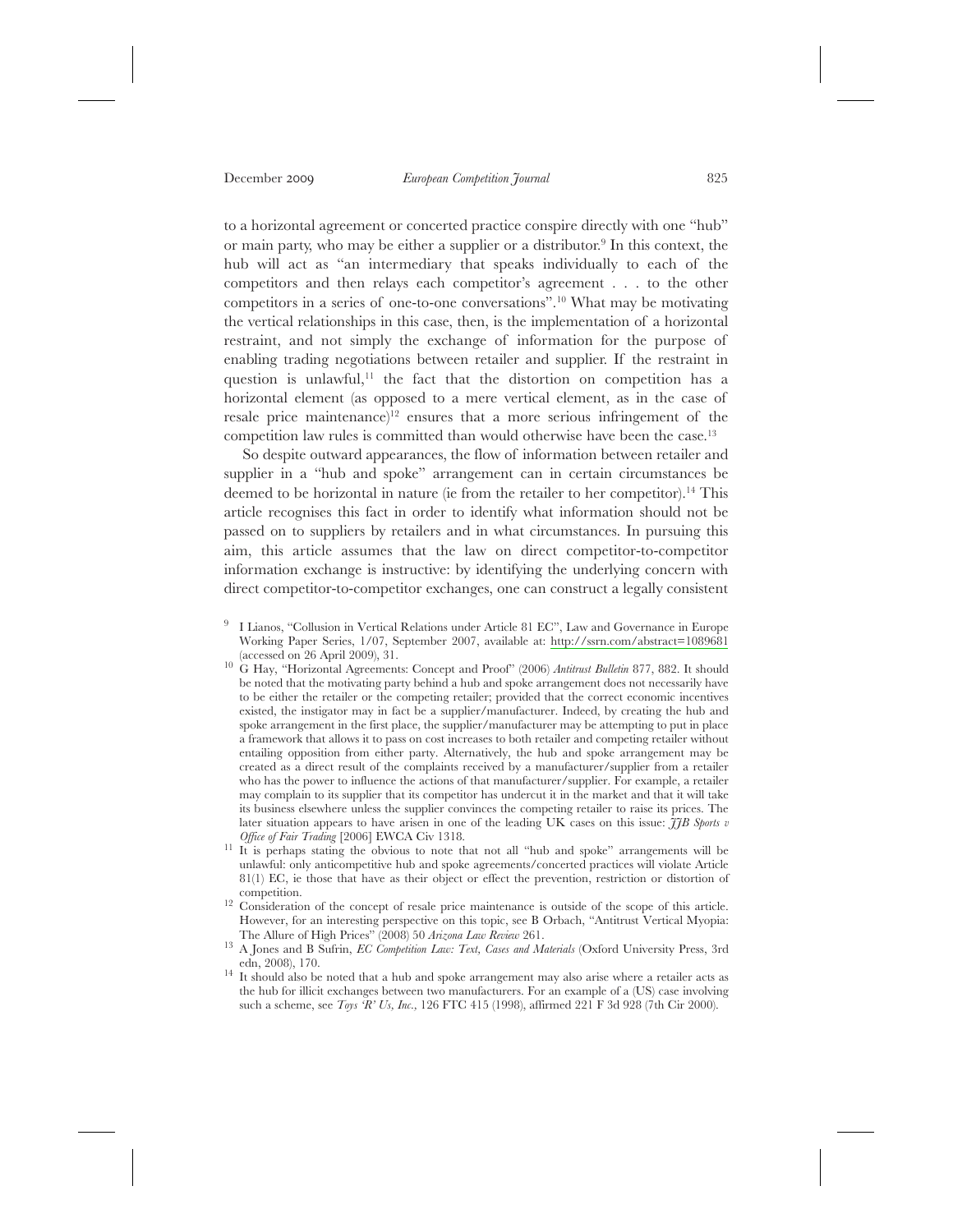approach to retailer-supplier-competing retailer exchanges. A two-step approach is therefore taken. In the first instance, the article considers the current legal treatment of direct competitor-to-competitor information exchanges, thereby identifying the types of information that are suspect in this context. Following on from this, the article then examines how the addition of the vertical element (ie the hub) affects the legal assessment at issue; in doing so, it examines the circumstances in which an exchange of information through a "hub and spoke" arrangement can be deemed to be a de facto horizontal exchange. Taken together, then, both of these steps identify what information should not be passed on to suppliers by retailers and in what circumstances. Such knowledge would be of obvious benefit to market actors who wish to stay within the antitrust laws.

### **B. UNDERSTANDING THE UNDERLYING RATIONALE: PROVIDING INFORMATION DIRECTLY TO COMPETITORS**

It is not unusual for competitors to exchange market information with one another. They may do so for a number of reasons. Most obviously, acquiring information on the market (eg its conditions, levels of demand, industrial capacities, investment opportunities and plans) enables undertakings to make strategic decisions that are both rational and effective. Indeed, trade associations regularly collect and circulate data to their members for just this purpose. When information is available on a given market, efficiency may be encouraged through the use of benchmarking, the process whereby firms evaluate their market performance by reference to the best practices of the industry in question.<sup>15</sup> Wider (public) benefits too can be secured by the exchange of information between competitors. According to Teece, for example, information sharing, particularly in relation to technological know-how, reduces market concentration by increasing the number of undertakings that are capable of becoming market operators.<sup>16</sup> Furthermore, transparency about product availability and prices helps to ensure that consumers make the right choices in the market, and is indeed required under the theoretical model of perfect competition.<sup>17</sup> According to the UK Office of Fair Trading,

"[i]n the normal course of business, undertakings exchange information on a variety of matters legitimately and with no risk to the competitive process. Indeed, competition may be enhanced by the sharing of information, for example, on new

<sup>&</sup>lt;sup>15</sup> On this, see J Carle and M Johnsson, "Benchmarking and EC Competition Law" (1998) 19 European Competition Law Review 74; and L Boulter and T Bendell, "Competition Risks in Benchmarking" (1999) 20 European Competition Law Review 434.

<sup>&</sup>lt;sup>16</sup> D Teece, "Information Sharing, Innovation and Antitrust" (1993) 62 Antitrust Law Journal 465.

<sup>&</sup>lt;sup>17</sup> R Whish, *Competition Law* (Oxford University Press, 6th edn, 2008), 525.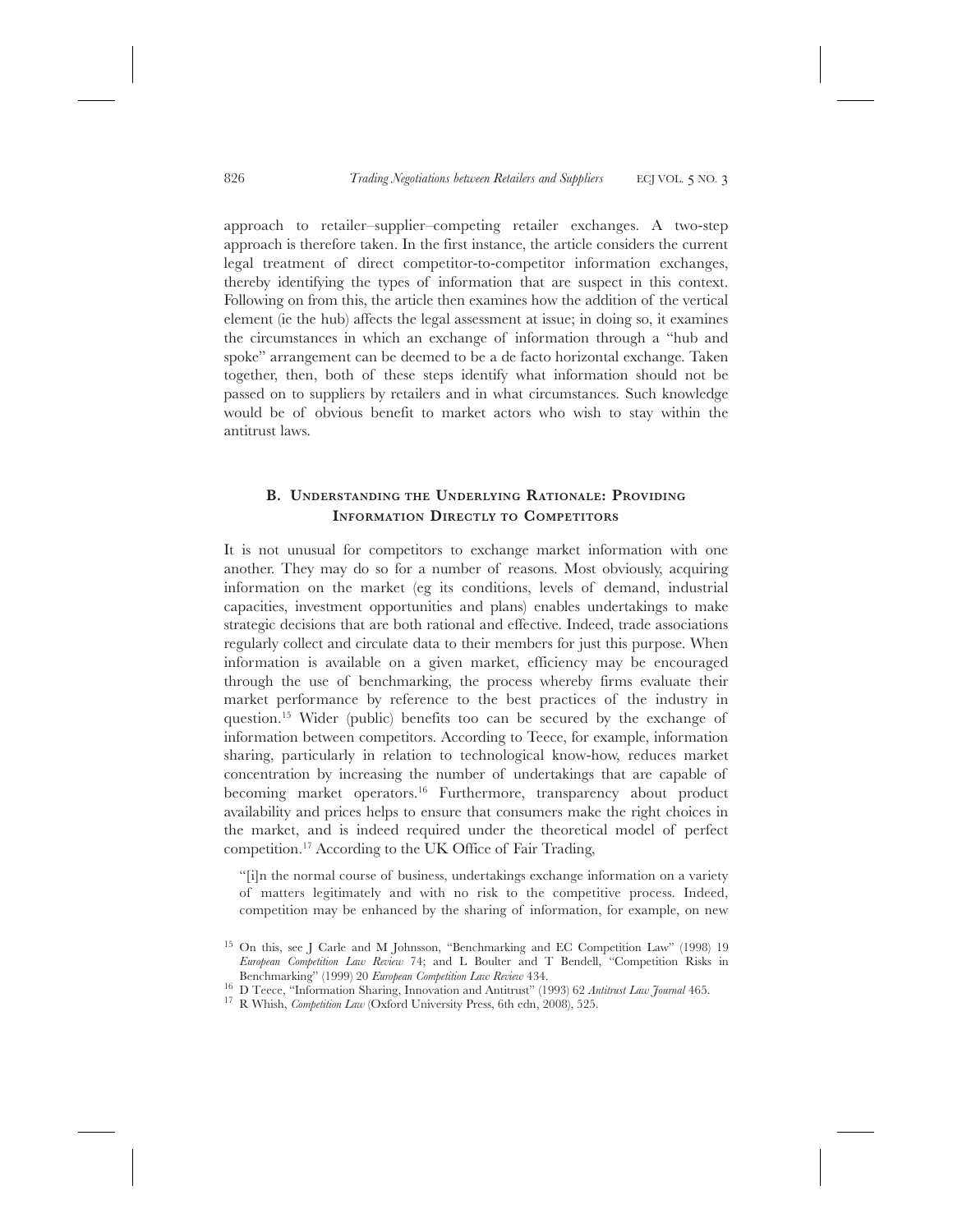technologies or market opportunities. There are therefore circumstances where there is no objection to the exchange of information, even between competitors, and whether or not under the aegis of a trade association".<sup>18</sup>

In short, then, instead of simply being neutral in their market effects,<sup>19</sup> information exchanges may actually stimulate competition.

However, information exchanges between competitors are also capable of engendering welfare reducing effects; when located within the organising concept of an "agreement" or "concerted practice" they are therefore capable of violating Article 81(1) EC. Three particular instances involving suspect information exchange are obvious from European jurisprudence:<sup>20</sup> (i) where the information exchange is used to monitor a price-fixing cartel; (ii) where the information exchange represents a price-fixing arrangement in its own right; and (iii) where the information exchange is employed to create or stabilise an oligopoly situation.

In the first example, a cartel already exists and the exchange of information represents a method to ensure that the cartel continues to operate in the manner decided by its participants.<sup>21</sup> In order for a cartel to operate effectively, a number of factors are required, including the ability to monitor compliance and to punish any deviation from the plan adopted;<sup>22</sup> price reporting systems represent an obvious method to actively monitor compliance and thereby determine the necessity of punishment.<sup>23</sup> It is no surprise, then, that when information is exchanged for this purpose it is not deemed acceptable by the European competition authorities. $24$  In fact, if established, such an arrangement (ie one supporting a more far-reaching agreement or concerted practice that is itself anticompetitive) involving information exchange would be deemed to be restrictive of competition by object, and therefore would not require an appraisal of its anticompetitive effects by the antitrust authorities.<sup>25</sup>

- <sup>18</sup> OFT, "Agreements and Concerted Practices", OFT 401, December 2004, [3.18].
- <sup>19</sup> For a competition law case involving harmless information exchange, see Eudim [1996] OJ  $Cl11/8.$
- <sup>20</sup> Cf V Korah, An Introductory Guide to EC Competition Law and Practice (Oxford, Hart Publishing, 2007), 297.
- <sup>21</sup> See, eg White Lead [1979] OJ L21/16; Peroxygen Products [1985] OJ L35/1; and Welded Steel Mesh [1989] OJ L161/18.
- <sup>22</sup> See G Stigler, "A Theory of Oligopoly" (1964) 72 *Journal of Political Economy* 44.
- <sup>23</sup> See C Leslie, "Trust, Distrust, and Antitrust" (2004) 82 Texas Law Review 515, 575-76.
- <sup>24</sup> See, eg Building and Construction Industry in the Netherlands [1992] OJ L92/1, affirmed in Case T-29/92 SPO v Commission [1995] ECR II-289. See also Case T-148/89 Tréfilunion SA v Commission [1995] ECR II-1063.
- <sup>25</sup> See, eg Cases T-25, 26, 30-32, 34-39, 42-46, 48, 50-71, 87, 88, 103 and 104/95 *Cimenteries CBR* SA v Commission [2000] ECR II-491, [1531], affirmed in Cases C-204, 205, 211, 213, 217 and 219/00 P Aalborg Portland A/S v Commission [2004] ECR I-123; see also IFTRA Glass [1974] OJ L160/1. If the restriction is not deemed to be "by object", then an effect-based analysis would of course be required; see, eg Case C-238/05 Asnef-Equitax v Ausbanc [2006] ECR I-11125, [48].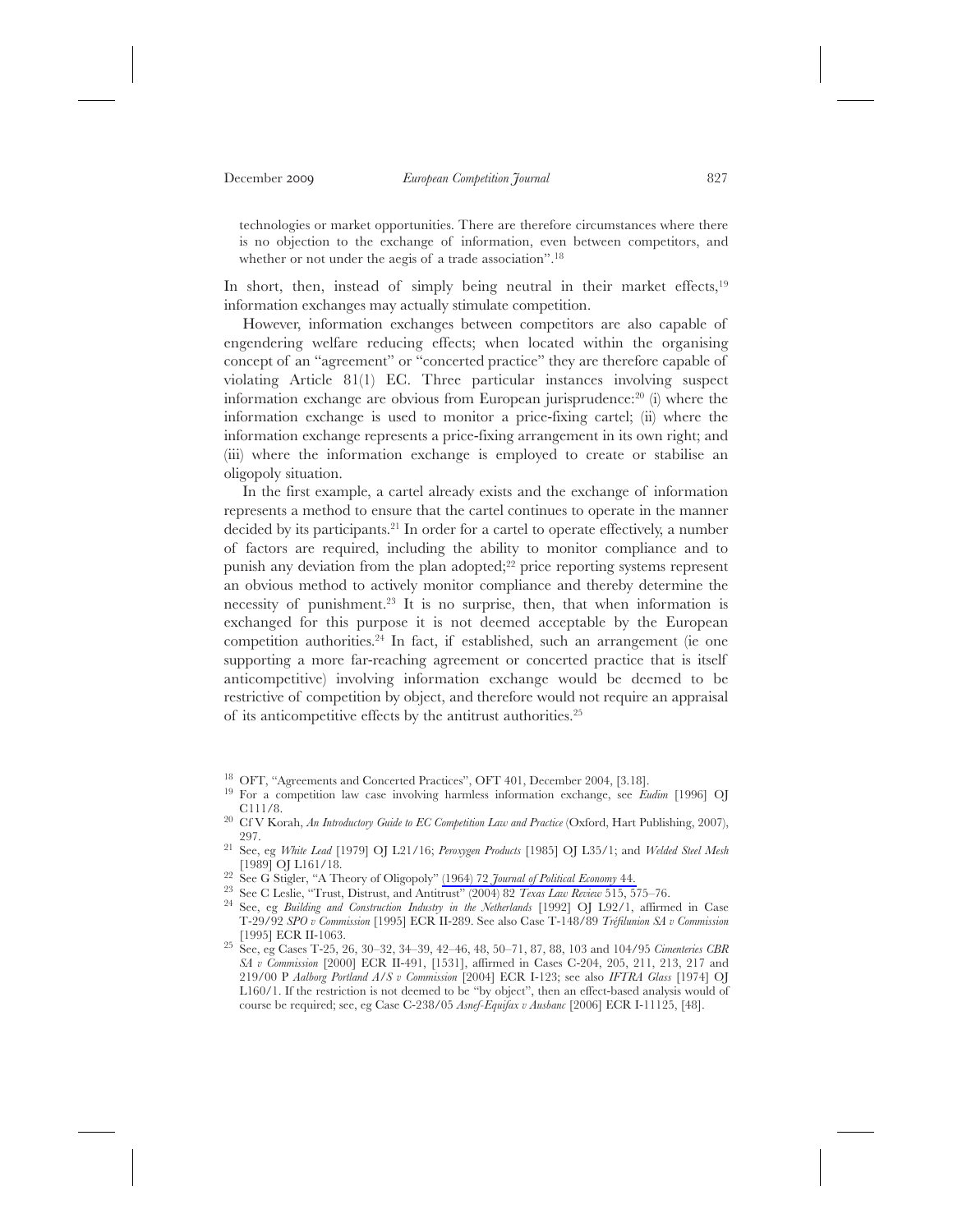The second example is likely to occur when competitors discuss among themselves their current and/or future prices. In such a case it is not actually necessary for the competitors in question to explicitly agree to fix their prices (eg by actually stating the "terms" of their price-fixing "agreement" orally or in writing<sup>26</sup>) in order for an anticompetitive price-fixing arrangement (the object of which is to restrict competition) to be concluded: the "mere fact" of providing price information is likely to be sufficient for the competition authorities to find a violation of Article 81(1) EC.<sup>27</sup> Three important points need to be stressed here in relation to the decisional practice and the jurisprudence. First, exchanges involving very sensitive information on pricing policies have been found to be anticompetitive without assessing market structures.<sup>28</sup> Secondly, the illegality of these types of information exchange is not influenced by the fact that the information in question could have been obtained from other, albeit less convenient, sources.<sup>29</sup> Thirdly, where price information is provided by only one party (ie where no reciprocity exists) in the context of private contact, a rebuttable presumption will apply, namely, that undertakings will take into account the information supplied when deciding on their future conduct in the market.<sup>30</sup> A single meeting between competitors is sufficient to establish this presumption.<sup>31</sup> Given this sort of legal framework, it would be advisable for undertakings: (i) to not provide price information to their competitors; and (ii) to completely avoid meetings where price information is provided by competitors.<sup>32</sup>

The third example identified above concerns the creation or stabilisation of oligopoly-type markets in order to facilitate tacit coordination. Information exchange may facilitate the future coordination of behaviour by undertakings without them having to actually conclude explicit agreements or engage in concerted practices.<sup>33</sup> Tacit collusion and conscious parallel behaviour by undertakings are more likely in a situation where, all other things remaining

<sup>&</sup>lt;sup>26</sup> Such as "A will charge its customers  $X$  and B will charge its customers  $Y$ ".

<sup>&</sup>lt;sup>27</sup> Whish, *supra* n 17, 524-25; and R Whish, "Information Agreements" in The Pros and Cons of Information Sharing (Stockholm: Swedish Competition Authority, 2006), 37.

 $28$  See Stroux, supra n 3, 148.

<sup>&</sup>lt;sup>29</sup> See, eg Hasselblad [1982] OJ L161/18. See also VNP/COBELPA [1977] OJ L242/10; and Genuine Vegetable Parchment Association [1978] OJ L70/54.

<sup>&</sup>lt;sup>30</sup> See Case-49/92 Commission v Anic Partecipazioni SpA [1999] ECR I-4125. Cf Cases T-25/95 etc Cimenteries CBR v Commission [2000] ECR II-491, [1849]-[1852].

 $31$  See Case C-8/08 T-Mobile Netherlands BV, KPN Mobile NV, Orange Nederland NV, Vodafone Libertel NV v Raad van bestuur van de Nederlandse Mededingingsautoriteit, Judgment of the European Court of Justice, 4 June 2009, unreported.<br><sup>32</sup> Indeed, in those situations where prices are discussed but an undertaking stays silent, the silent

undertaking is likely to be deemed to be a party to an anticompetitive agreement and/or concerted practice unless it takes steps to publicly distance itself from the unlawful conduct; see Whish, supra n 17, 101-02 and 525; Joined Cases T-202/98, T-204/98 and T-207/98 Tate and Lyle v Commission [2001] ECR II-2035, [42]-[68]; and D Bailey, "Publicly Distancing Oneself from a Cartel" (2008) 32 World Competition 177.

<sup>&</sup>lt;sup>33</sup> Case C-194/99 Thyssen Stahl AG v Commission [2003] ECR I-10821, [82]-[83].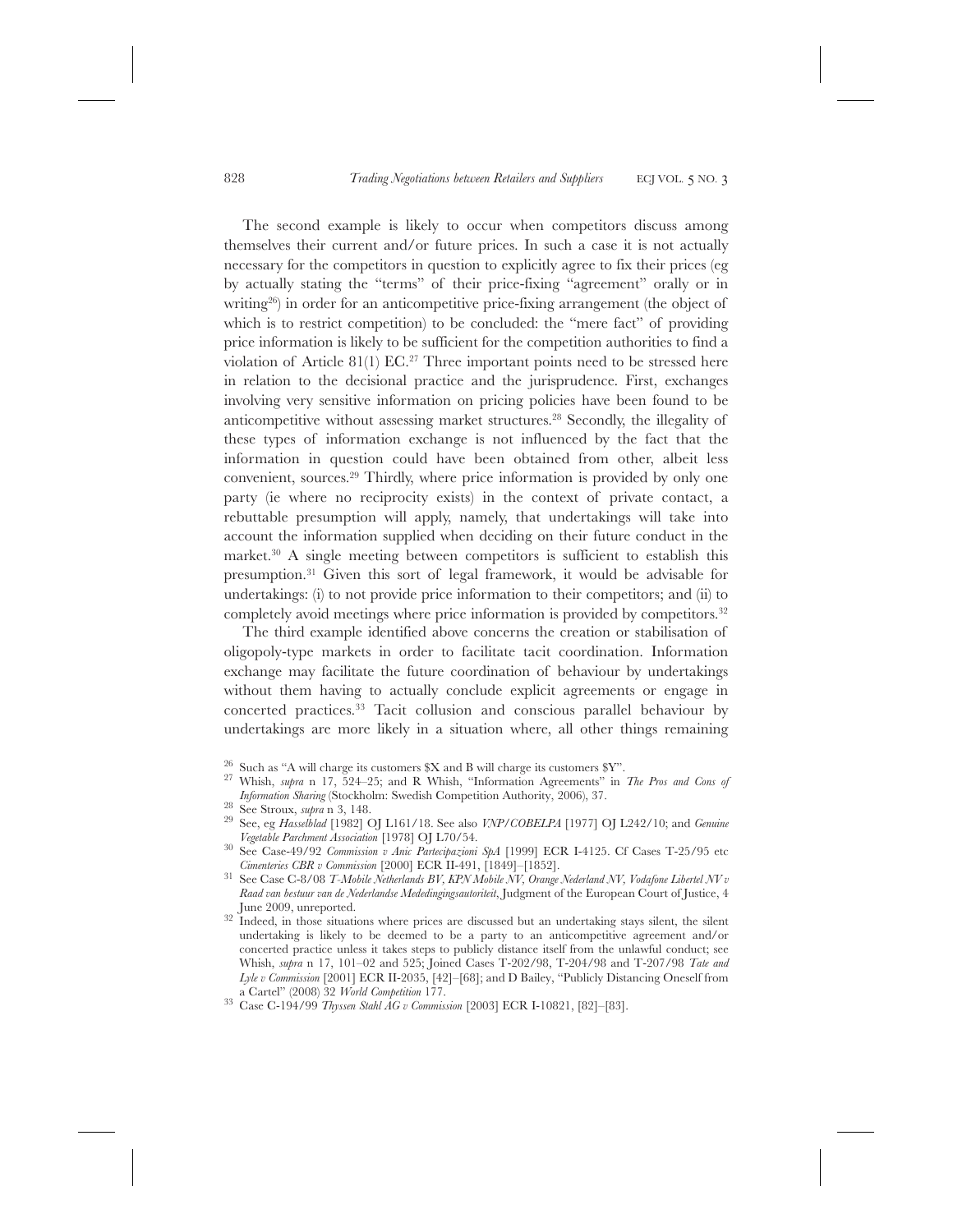equal, precise and accurate information on the activities of one's competitors is available: such information enables the undertakings to respond quickly to the actions of their competitors.

According to the jurisprudence, information exchange falls within the scope of Article 81(1) EC if it reduces or removes "the degree of certainty as to the operation of the market in question with the result that competition between undertakings is restricted".<sup>34</sup> Indeed, in relation to the direct exchange of information between competitors, it has been held by the European Court of Justice (ECJ) that

"any direct or indirect contact, [where the] object or effect thereof is to influence the conduct on the market of an actual or potential competitor or to disclose to such a competitor the course of conduct which they themselves have decided to pursue or contemplate adopting on the market"

is contrary to the competition law rules.<sup>35</sup> Consequently, in this context at least, influence on the conduct of a competitor, through private (direct or indirect) contact, is sufficient for Article  $81(1)$  EC to be activated.<sup>36</sup> The general principle underlying this approach is that each undertaking must determine independently their market policies and the conditions they offer to their customers.<sup>37</sup> While this principle should not be interpreted as preventing undertakings from adapting themselves to current or expected conduct of others, "it does, however, strictly preclude any *direct or indirect contact* between such traders, the object or effect of which is to create conditions of competition which do not correspond to the normal conditions of the market in question".<sup>38</sup> What is of particular importance here, then, is an assessment of the economic conditions on the relevant markets and of the specific characteristics of the information exchange system at issue.<sup>39</sup> Both the literature and the jurisprudence concur on the crucial issues that need to be analysed in these assessments, namely, the type of information exchanged and the structure of the relevant market.<sup>40</sup>

- <sup>34</sup> Case C-238/05 Asnef-Equifax v Ausbanc [2006] ECR I-11125, [51]. According to the UK's OFT, "Trade Associations, Professions and Self-regulating Bodies", December 2004, OFT 408, [3.6], the exchange of information between competitors may "have an adverse effect on competition where it serves to reduce or remove uncertainties inherent in the process of competition".
- <sup>35</sup> Case 40/73 Cooperative Vereniging Suiker Unie and Others v Commission [1975] ECR 1663, [174]. See also Case T-6/89 ANIC v Commission [1991] ECR II-1623, [200]-[201].
- $36$  See Stroux, supra n 3, 156-57.
- <sup>37</sup> See Case C-7/95 P  $\tilde{f}$ ohn Deere Ltd v Commission [1998] ECR I-03111, [86]; Joined Cases 40–48/73, 50/73, 54-56/73, 111/73, 113/73 and 114/73 Suiker Unie v Commission [1975] ECR 1663, [173]; and Case 172/80 Züchner v Bayerische Vereinsbank [1981] ECR 2021, [13].
- <sup>38</sup> Case C-194/99 Thyssen Stahl AG v Commission [2003] ECR I-10821, [83] (emphasis added).
- <sup>39</sup> Case C-238/05 Asnef-Equifax v Ausbanc [2006] ECR I-11125, [54]. For the OFT, "[w]hether or not the information exchange has an appreciable effect on competition will depend on the circumstances of each individual case: the market characteristics, the type of information and the way in which it is exchanged"; OFT 408, supra n 34, [3.6].
- <sup>40</sup> See, eg Boulter and Bendell, *supra* n 15; E Biscolli, "Trade Associations and Information Exchange under US and EC Competition Law" (2000) 23(1) World Competition 29; and Jones and Sufrin, supra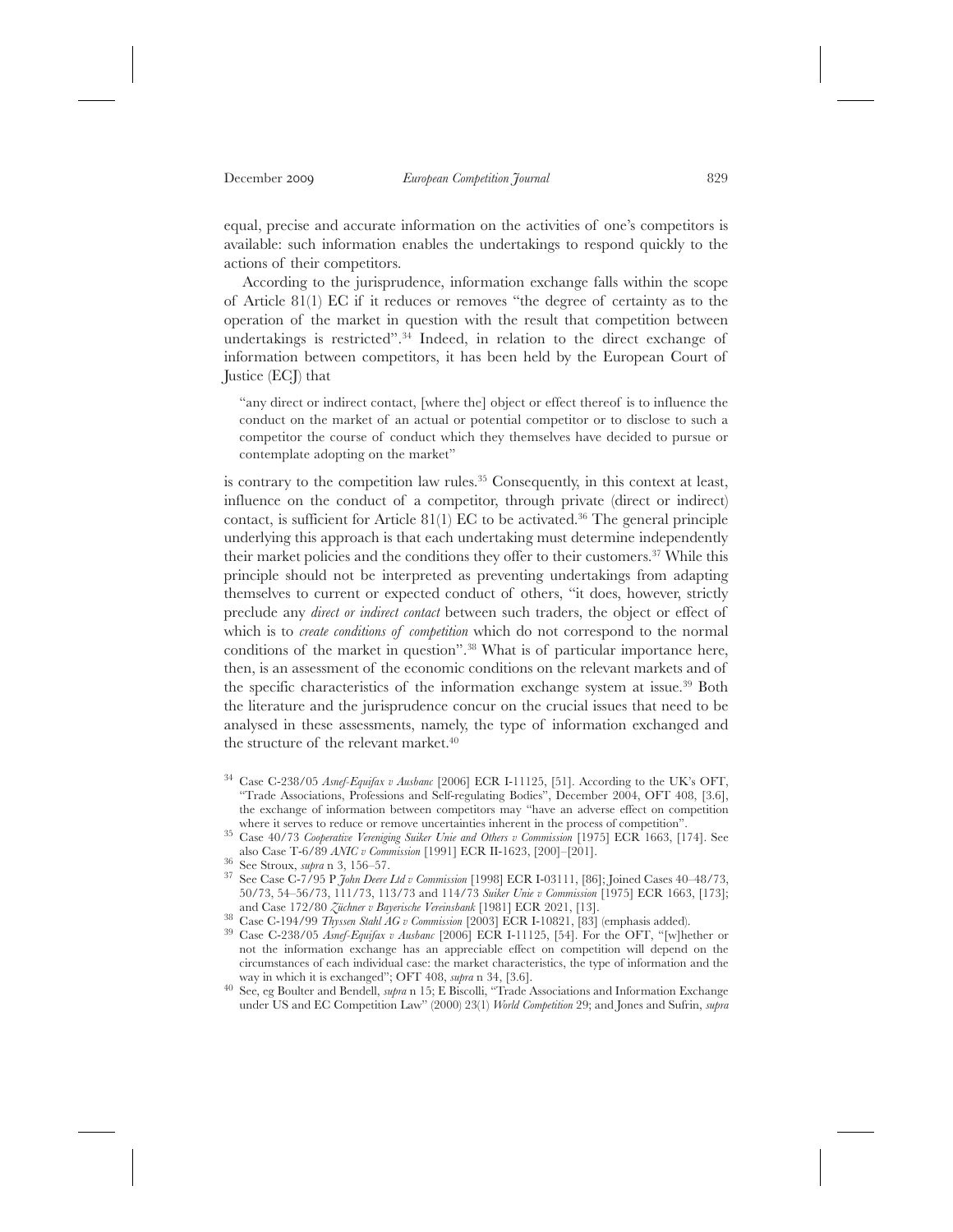Advice on the types of information that may be suspect in relation to Article 81(1) EC can be found in a specific piece of soft law adopted by the European Commission. In its Guidelines on Maritime Transport Services, the Commission notes that if commercially sensitive data (that is, data concerning "the parameters of competition, such as price, capacity or costs") is exchanged between competitors, it is more likely to fall foul of Article 81(1) EC than other exchanges of information.<sup>41</sup> Whether the data is aggregated or individual is also a significant criterion: the exchange of individual information is more problematic than the exchange of aggregated information, which, in principle, does not fall within the scope of Article 81(1)  $EC^{42}$  In this context, it is important to evaluate the level of aggregation. In particular, it should not be possible to disaggregate the information in a manner that allows undertakings to identify (whether directly or indirectly) the competitive strategies of their competitors.<sup>43</sup> Furthermore, both the frequency of the information exchange and the age of the data need to be considered.<sup>44</sup> In relation to the former criterion, it should be appreciated that frequent information exchange may facilitate retaliation and may ultimately disincentivise potential competition.<sup>45</sup> According to the case law, certain statistical data may actually be beneficial (ie pro-competitive), in particular if it enables market operators to evaluate levels of demand and output and/or the costs facing its competitors.<sup>46</sup> The case law, like the soft law of the Commission, also supports the exchange of information that is aggregated and/or historical.<sup>47</sup> By contrast, the Commission has shown its willingness to prohibit exchanges of individual data,<sup>48</sup> particularly where such data is regularly updated and circulated in a swift manner.<sup>49</sup> Even the provision of information by a trade association can be caught by Article 81(1) EC when "the simple exchange of aggregated information about the collective fortunes of

n 13, 903. See also European Commission, "VIIth Report on Competition Policy" (Brussels, 1977), §2 [7](1) and §2 [7](2). As noted above, the structure of the relevant market is not considered where the information exchanged is deemed to be very sensitive, ie when it concerns current and/or future prices; see Stroux, supra n 3, 148.

- <sup>41</sup> European Commission, "Guidelines on the Application of Article 81 of the EC Treaty to Maritime Transport Services", [2008] OJ C 245/02, [50].
- <sup>42</sup> Ibid, [52]. See also Vegetable Parchment [1978] OJ L70.
- <sup>43</sup> European Commission, "Guidelines", supra n 41, [52].
- <sup>44</sup> *Ibid*, [55] and [54], respectively.
- $45$  *Ibid*, [55].
- 46 See Case T-334/94 Sarrio SA v Commission [1998] ECR II-1439; and European Commission, "VIIth Report", supra n 40, §2 [5].
- <sup>47</sup> See, eg CEPI/Cartonboard [1996] OJ C310/3.
- <sup>48</sup> See Europe Asia Trades Agreement [1999] OJ L193/23, [153]-[155]; and European Commission, "XXIXth Report on Competition Policy" (Brussels, 1999), [156]-[157]. See also Peroxygen Products [1985] OJ L35/1.
- <sup>49</sup> See, eg Steel Beams, OJ [1994] L116/1, [263]-[272], affirmed in Cases T-141/94 etc Thyssen Stahl AG v Commission [1999] ECR II-347, [385]-[412] and in Case C-194/99 Thyssen Stahl AG v Commission [2003] ECR I-10821.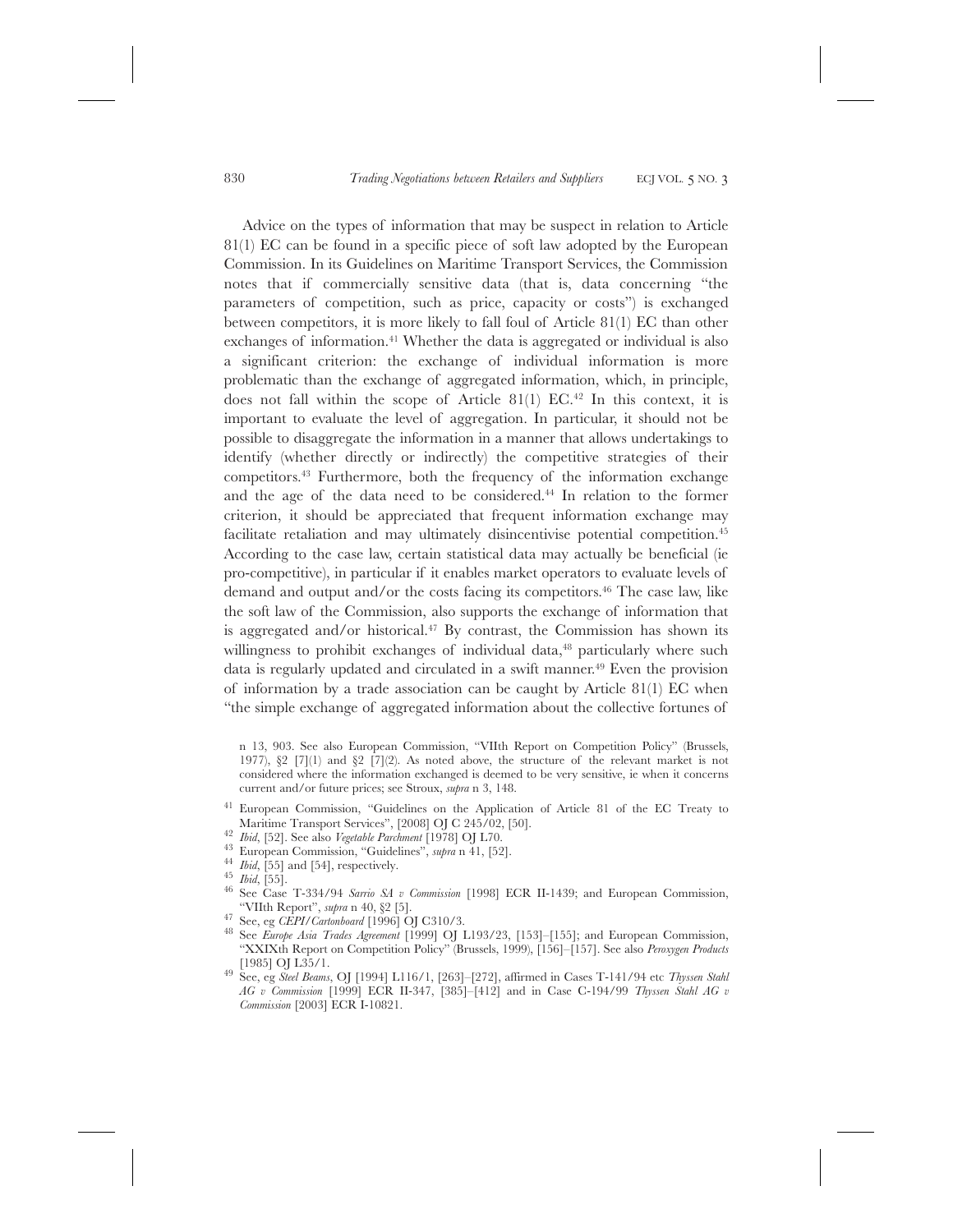the industry is replaced by a supply of information about the trading of individual members of the associations".<sup>50</sup> Information exchanges relating to individual pricing intentions,<sup>51</sup> capacity increases,<sup>52</sup> investment plans<sup>53</sup> and individual sales figures<sup>54</sup> have all been deemed objectionable under EC competition law.

Market structure also has a role to play in the analysis. Indeed, while the exchange of information in markets that are competitive may actually be beneficial in terms of consumer welfare, such exchanges in markets where oligopolistic conduct is likely are potentially more harmful. Consequently, information exchange in these sorts of markets may attract the attention of the Commission. This type of approach has been expressly approved by that particular competition authority:

"[i]n assessing information agreements the Commission also pays close attention to the structure of the relevant market. The tendency for firms to fall in line with the behaviour of their competitors is particularly strong in oligopolistic markets. The improved knowledge of market conditions aimed at by information agreements strengthens the connection between the undertakings, in that they are enabled to react very efficiently to one another's actions, and thus lessens the intensity of competition".<sup>55</sup>

This attitude to information exchange is followed through in Commission decisional practice, as is evidenced by, inter alia, the rulings in International Energy Programme,<sup>56</sup> Non-Ferrous Semi-Manufacturers,<sup>57</sup> Wirtschaftsvereinigung Stahl<sup>58</sup> and Eudim.<sup>59</sup> The relevant soft law adopted by the Commission also displays its concern for market conditions (such as concentration levels and the structures of supply and demand) when information exchange is at issue. $60$ 

A particular issue that arises in the jurisprudence that is relevant for a detailed analysis of "hub and spoke" arrangements concerns the concept of reciprocity. It is understood that reciprocity as regards price information is not an absolute prerequisite for unlawfulness. It is true that unilateral decisions that are adopted by an undertaking acting independently of its competitors do not ordinarily violate the European prohibition on restrictive practices.<sup>61</sup> Such unilateral decisions would include the sending of price information to the press for

- $52$  See, eg Re Cimbell [1972] OJ L303/24.
- <sup>53</sup> See, eg Zinc Producer Group [1984] OJ L220/27.
- <sup>54</sup> See, eg *UK Agricultural Tractor Registration Exchange* [1977] OJ L242/10.
- <sup>55</sup> European Commission, "VIIth Report", supra n 40, §2 [7](2).
- <sup>56</sup> [1983] OJ L376/30.
- <sup>57</sup> See European Commission, "Vth Report on Competition Policy" (Brussels, 1975), [39].
- $58$  [1998] OJ L1/10, [39] and [44]-[46].
- <sup>59</sup> [1996] OJ C111/8.
- $60$  See European Commission, "Guidelines", supra n 41, [47]-[49].
- $61$  See Jones and Sufrin, supra n 13, 178.

<sup>&</sup>lt;sup>50</sup> J Goyder and A Albors-Llorens, *Goyder's EC Competition Law* (Oxford University Press, 2009), 191.

<sup>&</sup>lt;sup>51</sup> See, eg IFTRA Rules on Glass Containers [1974] OJ L160/1, [43].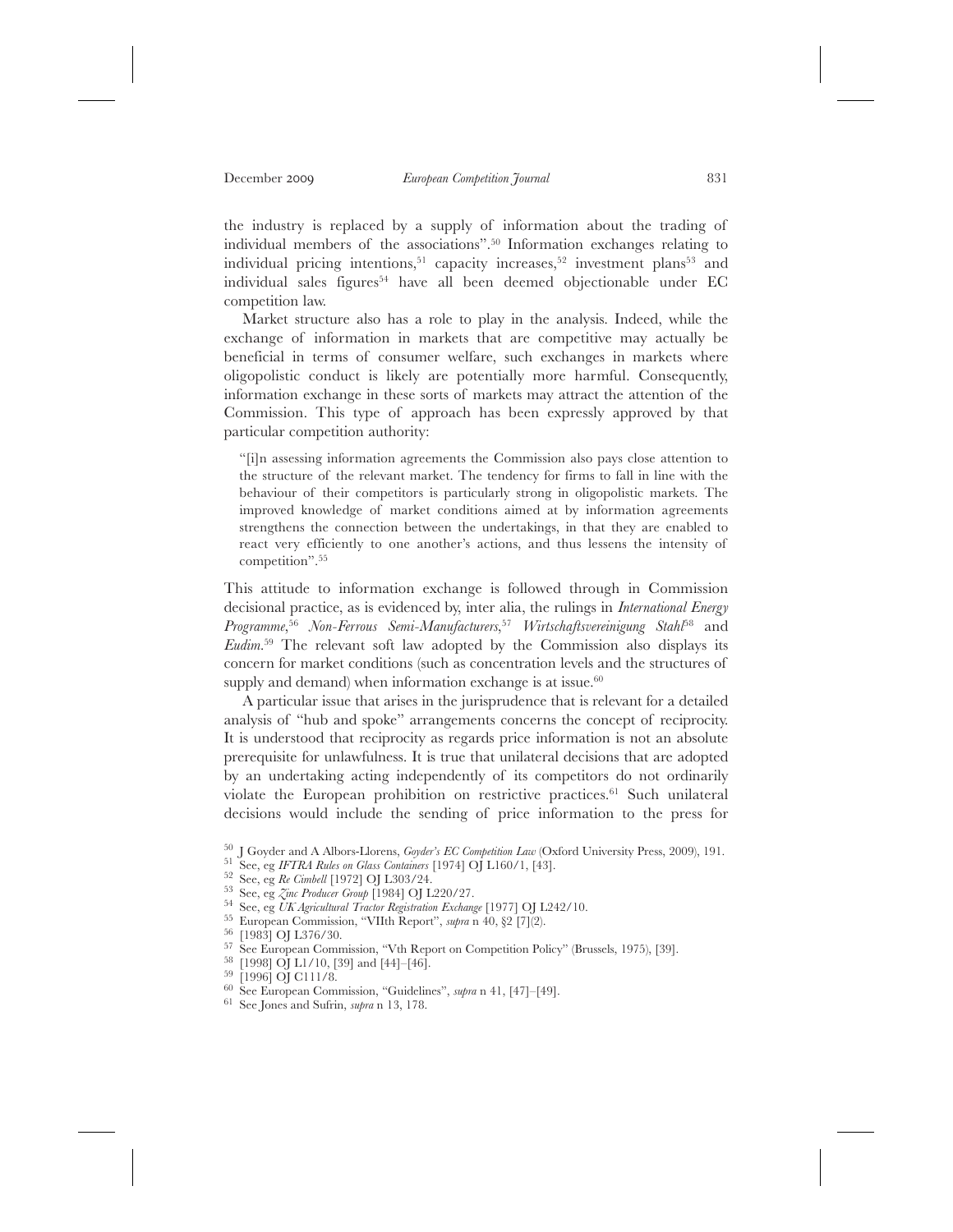publication, for example. For Article 81(1) EC to apply, it is essential, of course, that the existence of an agreement, understanding or (direct or indirect) contact between competitors, ie a "concerted practice", be established concerning the information exchanged.<sup>62</sup> It may be difficult to argue that an "agreement"—that is, a "concurrence of wills"<sup>63</sup>—exists where one undertaking takes it upon itself to supply information, whether to the market itself, ie publicly, or to specific market actors, such as competitors. This is where the concept of "concerted" practices" can come in. Indeed, the analysis of Odudu concerning the nature of a "concerted practice" is particularly useful in this context. For him, this concept has two interpretations: "[t]he first requires common intention, but relies on different evidence than that used to show agreement. The second does not require common intention, but instead focuses on whether conduct reduces uncertainty as to the future conduct of others."<sup>64</sup>

The first interpretation is rejected in favour of the second on the basis that EC jurisprudence<sup>65</sup> does not actually require an actual "plan" being worked out by the undertakings in question.<sup>66</sup> If accepted, $67$  this analysis accommodates a lenient approach to reciprocity: to the extent that information may be exchanged without reciprocity and vet reduce uncertainty in the market, such an exchange could be conceptualised as a "concerted practice". It is important to note here, however, that the nature of the communication (ie whether it is public or private) will have a bearing on the analysis. Public announcements of future prices will be treated more favourably than private ones. With public communications, there will be a presumption of pro-competitiveness; therefore the standard that needs to be achieved in order for Article 81(1) EC to apply will be more difficult to fulfil than the case where the communication takes place in a private setting (ie) solely between competitors).<sup>68</sup> Indeed, the communication of prices in a private setting—even where the information only flows in one direction—very likely violates Article 81(1) EC, as explained above.

- <sup>62</sup> See Cases C-89, 104, 114, 116-117 and 125-29/85 A Ahlström Osakeyhtiö v Commission [1993] ECR  $I-1307.$
- <sup>63</sup> Case T-41/96, Bayer AG v Commission [2000] ECR II-3383, affirmed on appeal Cases C-2 and 3/01 P, [2004] ECR I-23. See also Case 41/69, ACF Chemiefarma NV v Commission [1970] ECR 661, [112]. On this, see O Black, "Agreement: Concurrence of Wills, or Offer and Acceptance?" (2008) 4(1) European Competition Journal 103.
- 64 O Odudu, The Boundaries of EC Competition Law: The Scope of Article 81 (Oxford University Press, 2006), 71.
- 65 In particular, Cases 40-48, 50, 54-56, 111 and 113-14/73 Re the European Sugar Cartel [1975] ECR 1663, [173].
- <sup>66</sup> See generally Odudu, supra n 64, ch 4.
- <sup>67</sup> For a criticism of this choice, see T Calvani, "The Boundaries of EC Competition Law" (2006) 51(4) The Antitrust Bulletin 1023, 1027-30. See also O Black, Agreements in Philosophy and Law (Cambridge University Press, forthcoming).
- 68 See Stroux, supra n 3, 162.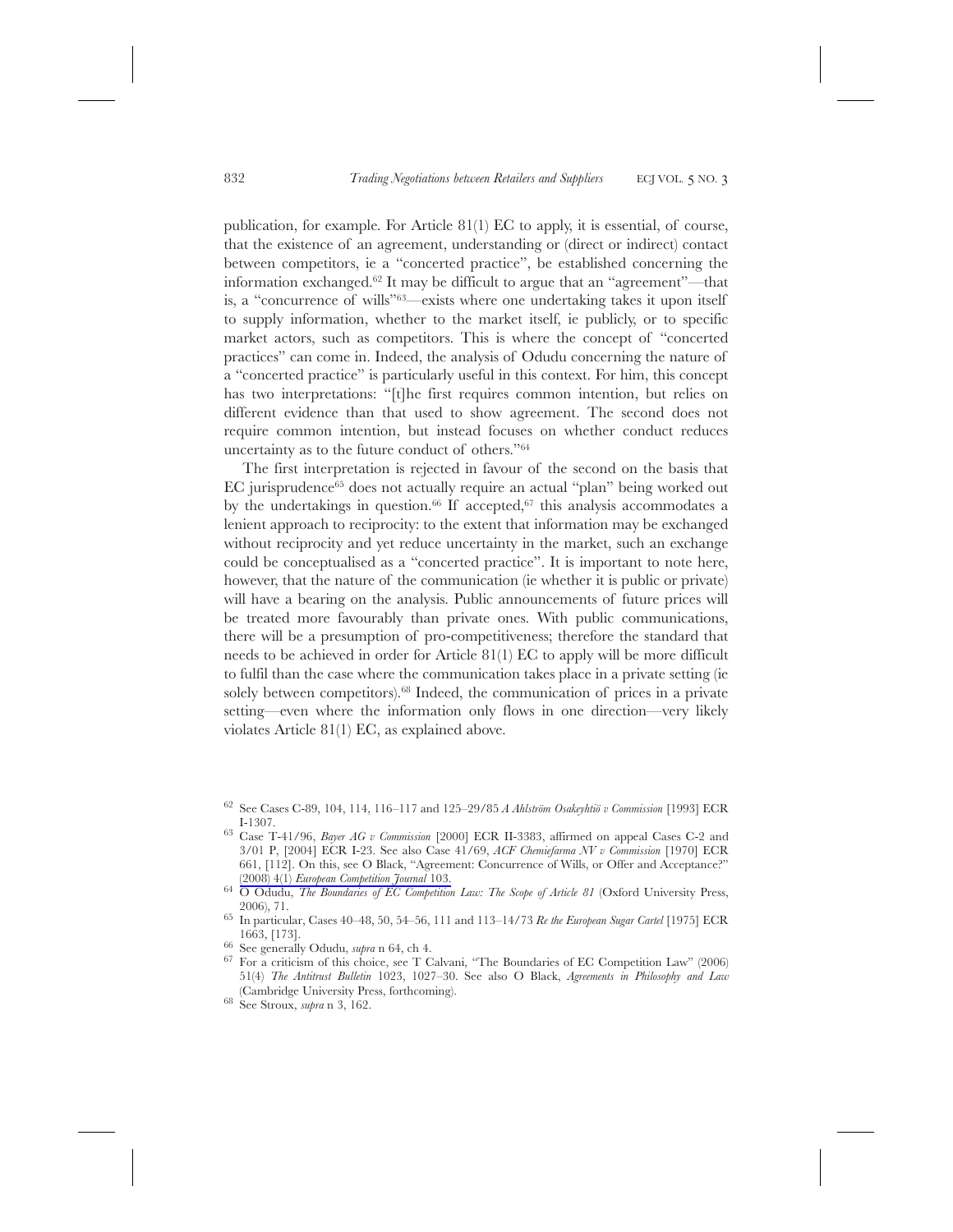# C. THE INVOLVEMENT OF AN INTERMEDIARY: "HUB AND SPOKE" **ARRANGEMENTS**

The above analysis concerns the exchange of information from competitor to competitor. It details the types of information that should not be passed directly to competitors, as well as the circumstances in which such direct information exchange is likely to be suspect. In particular, it explains how unilateral competitor-to-competitor exchanges of information can be deemed to be unlawful provided that a broad interpretation of the concept of a "concerted practice" is adopted. It was also noted that the concept of an anticompetitive "hub and spoke" arrangement involving, in its first phase, the exchange of information between a retailer and its supplier achieves the same results as a (private) direct competitor-to-competitor information exchange. It is true, of course, that not all retailer-to-supplier information exchanges will operate in this manner: only those exchanges with a sufficient link to the competitor(s) in question can be deemed to have an inherent triangular nature. To be clear, then, while the exchange of information between retailer and supplier may indeed be conducted without creating a "hub and spoke" arrangement, in certain limited circumstances such an exchange can be conceptualised as an exchange of information that is horizontal in nature (ie between the retailer and her competitor). The challenge here is to identify the detail of those circumstances.

It is expedient at this point to note that, while the addition of the hub inevitably changes the specifics of the legal analysis that is required to be undertaken, it should not have an effect on the economic theory that underlines such an analysis. This is an important distinction. What is clear is that the addition of the hub ensures that the competition authority in question will have to investigate the actual dynamics of the alleged information exchange (ie retailer to supplier to competing retailer) before deciding whether in legal terms an exchange between competitors has occurred. In other words, it forces that authority to examine whether the modality of exchange actually constitutes an arrangement that falls within the legal definition of an "agreement" or "concerted practice" between competitors as defined under the relevant jurisprudence. What the addition of the hub does not necessitate, however, is a change in the underlying concern of the information exchange, ie whether it is anticompetitive or not. Let us assume that the arrangement in question can be interpreted by the competition authority as an arrangement involving competitors, ie that the exchange from retailer to supplier to competing retailer is equivalent in legal terms to an exchange between retailer and competing retailer. (To be sure, this is not to say that the arrangement is anticompetitive of course: the existence of an anticompetitiveness object or effect is a separate inquiry from that concerning the existence or otherwise of an agreement or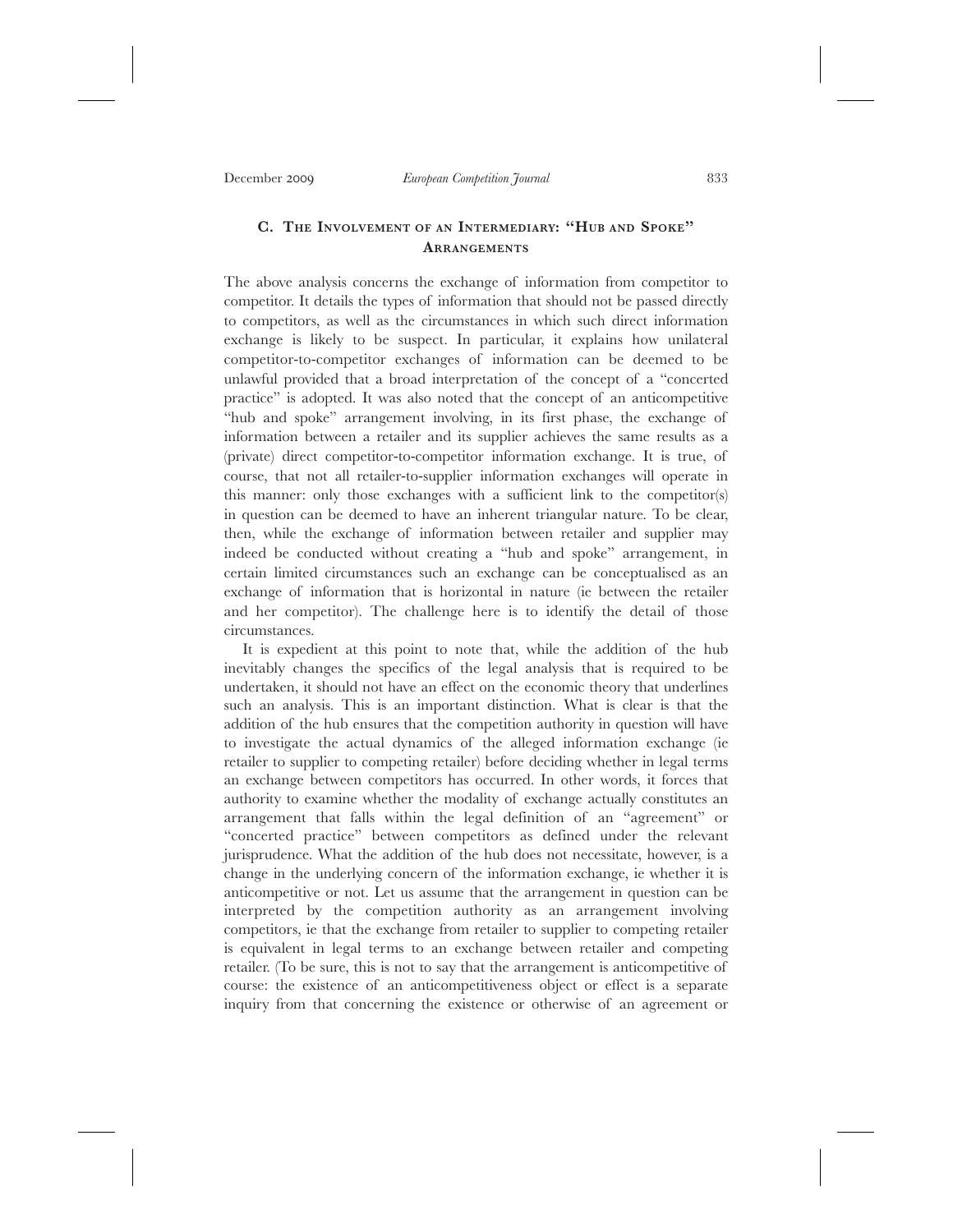concerted practice between competitors.<sup>69</sup>) The next step in the analysis would then focus on the pro/anticompetitive nature of the information exchange. In determining the issue of anticompetitive object or effect in this context, it is logical to argue that the jurisprudence, the decisional practice and the soft law on direct competitor-to-competitor information exchange should apply concerning the nature of the information that cannot be exchanged as well as the market conditions under which such exchange would distort competition to the detriment of consumers: both types of arrangements (ie "competitor to competitor" and "retailer to supplier to competing retailer") are equivalent in nature: they are both de facto horizontal exchanges. With a "hub and spoke" arrangement involving retailer-supplier-competitor information exchange, then, exchanges of individual data and of information relating to individual pricing intentions, capacity increases, investment plans and individual sales figures would therefore all be suspect. Likewise, the conditions pertaining to the market in question (such as concentration levels and the structures of supply and demand) would also have to be analysed in order to assess whether distortion of competition has occurred.

The situation addressed directly above assumed that the arrangement in question (ie retailer to supplier to competing retailer) could be interpreted by the competition authority as an arrangement that in legal terms is equivalent to a direct competitor-to-competitor arrangement. At this point, this assumption needs to be addressed. Where the supplier acts simply as a go-between<sup>70</sup> connecting the retailer and the competing retailer—that is, where everyone (retailer, supplier and competitor) is fully aware that the supplier is simply acting as a conduit for the communication between the retailer and the supplier—there should be no additional analytical problem concerning this issue: contact, and therefore any resultant agreement or concerted practice, is quite clearly intended to be between the two competitors, and not simply between the retailer and the supplier or the supplier and the competing retailer. The supplier merely represents the means of communicating between competitors; she is the human equivalent of a telephone. In such a case, the existence of the supplier in the equation does not negative the essential horizontal nature of the arrangement. It should be noted that, if a horizontal infringement of Article 81 EC is found in such a case, the fact that the supplier is not a formal part of the horizontal arrangement at issue is irrelevant as regards liability for violating the European antitrust rules: as a facilitator of the agreement the supplier would still be subject

<sup>&</sup>lt;sup>69</sup> See, eg Case C-199/92 P Hüls AG v Commission (Polypropylene) [1999] ECR I-4287, [158]-[167].

<sup>70</sup> In other words, where all the parties (retailer, supplier, competing retailer) intend that the supplier act simply as a messenger relaying messages directly from retailer to competing retailer and vice versa.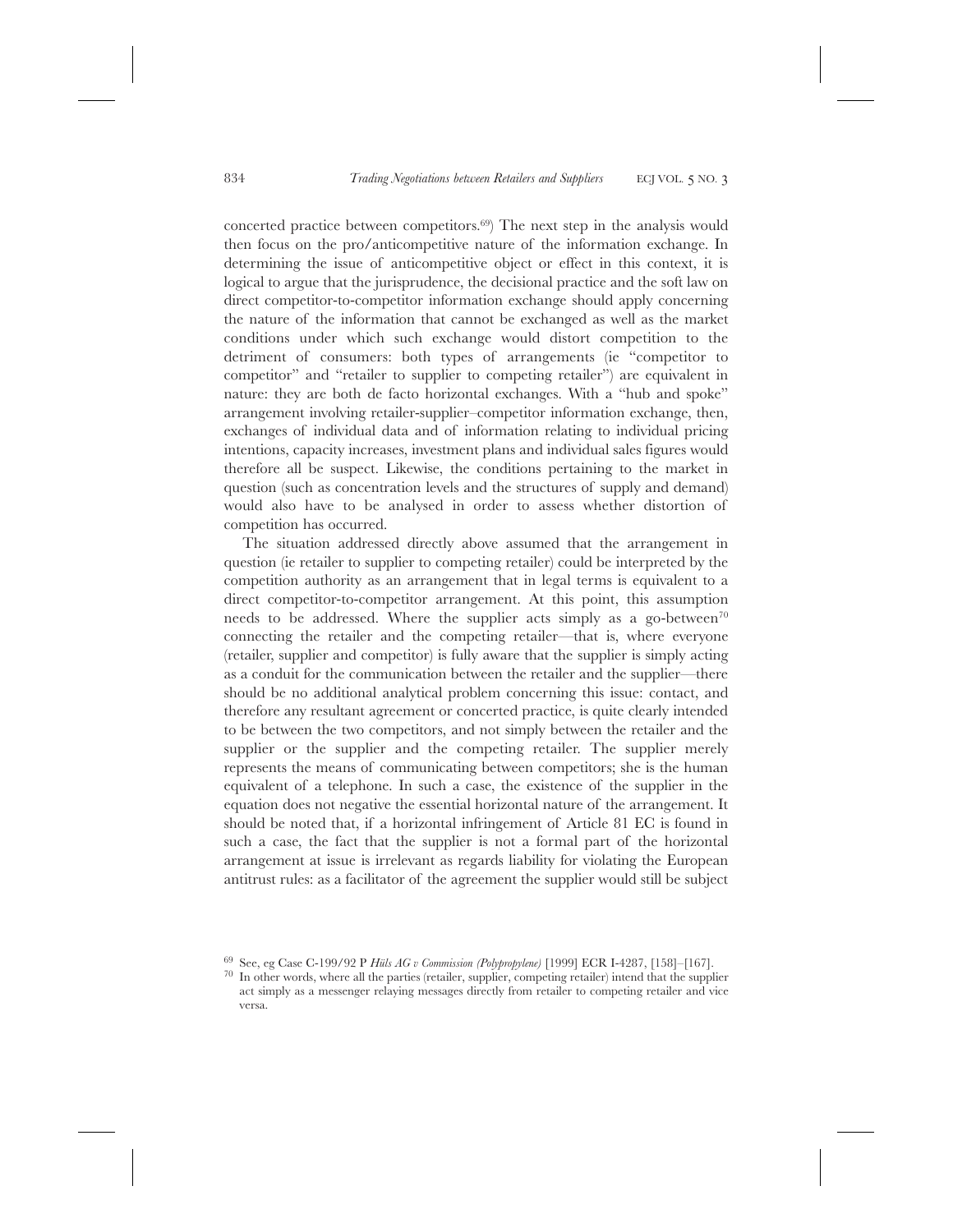to a fine provided her actions were negligent or intentional as regards the conclusion of an anticompetitive arrangement.<sup>71</sup>

But this is the easiest case to deal with. Complexities enter the equation when the role of the supplier is less than clear. What if, for example, one or more of the parties involved were not actually aware of the role that the supplier, as hub or intermediary, was supposed to be playing in the arrangement? Could any of the parties be deemed to be in violation of the competition law rules in such a case? It is submitted, for the reasons that follow, that in theory the supplier itself does not have to have any real knowledge of its actual role as conduit in order for the exchange of information to be deemed to be "from retailer to competitor". Assume, for the sake of argument, that the supplier is unfortunate enough to be endowed with the proverbial "big mouth" and simply likes to repeat (or brag about) all the intricate details of its business negotiations with its (two) retailers. Assume further that the retailers in question have sufficient experience of these indiscretions to be fully aware that whatever is said to the supplier will be passed on in due course to their competitors. In this situation the fact that the supplier may be blissfully unaware of the facilitating role that it is playing is irrelevant: a flow of information between the retailers (through the supplier) can be established irrespective of the ignorance of the supplier. Awareness on behalf of the supplier is therefore unnecessary for the retailer-supplier-competing retailer arrangement to have a horizontal character. (Incidentally, ignorance of the facilitating role that the supplier would play in such a case would not necessarily absolve it from liability: negligence as regards anticompetitive behaviour is sufficient in order for a fine to be imposed on an undertaking. $72)$ 

What is more difficult, however, is the case where actual, as opposed to constructive, awareness of the role of the supplier is not present in either the retailer or its competitor. Does horizontal information exchange occur in such circumstances? And if not, why not? To my knowledge, there is no jurisprudence at EC level that addresses this issue directly.<sup>73</sup> Recent national jurisprudence on this issue does exist, however, and is particularly helpful in answering this question. The combined judgment of the UK Court of Appeal in Argos and

<sup>&</sup>lt;sup>71</sup> See Case T-99/04 AC-Treuhand AG v Commission, Judgment of the Court of First Instance, 8 July 2008. On this case, see P Whelan, "Treuhand v Commission" [2008] 15 Bulletin of Legal Developments 169.

<sup>&</sup>lt;sup>72</sup> See Council of Ministers, Council Regulation (EC) No 1/2003 of 16 December 2002 on the Implementation of the Rules on Competition Laid Down in Articles 81 and 82 of the Treaty, (2003) OJ L1/1, Art 23(2).

<sup>&</sup>lt;sup>73</sup> Current EC jurisprudence does, however, recognise that concerted practices may have both a horizontal and vertical element to them; see Cases 100-103/80 Musique Diffusion Française SA v Commission [1983] ECR 1825, [75]-[76]; Case 86/82 Hasselblad (GB) Ltd v Commission [1984] ECR 883, [24]-[29]; and Case T-43/92, Dunlop Slazenger International Ltd v Commission [1994] ECR-II  $441.$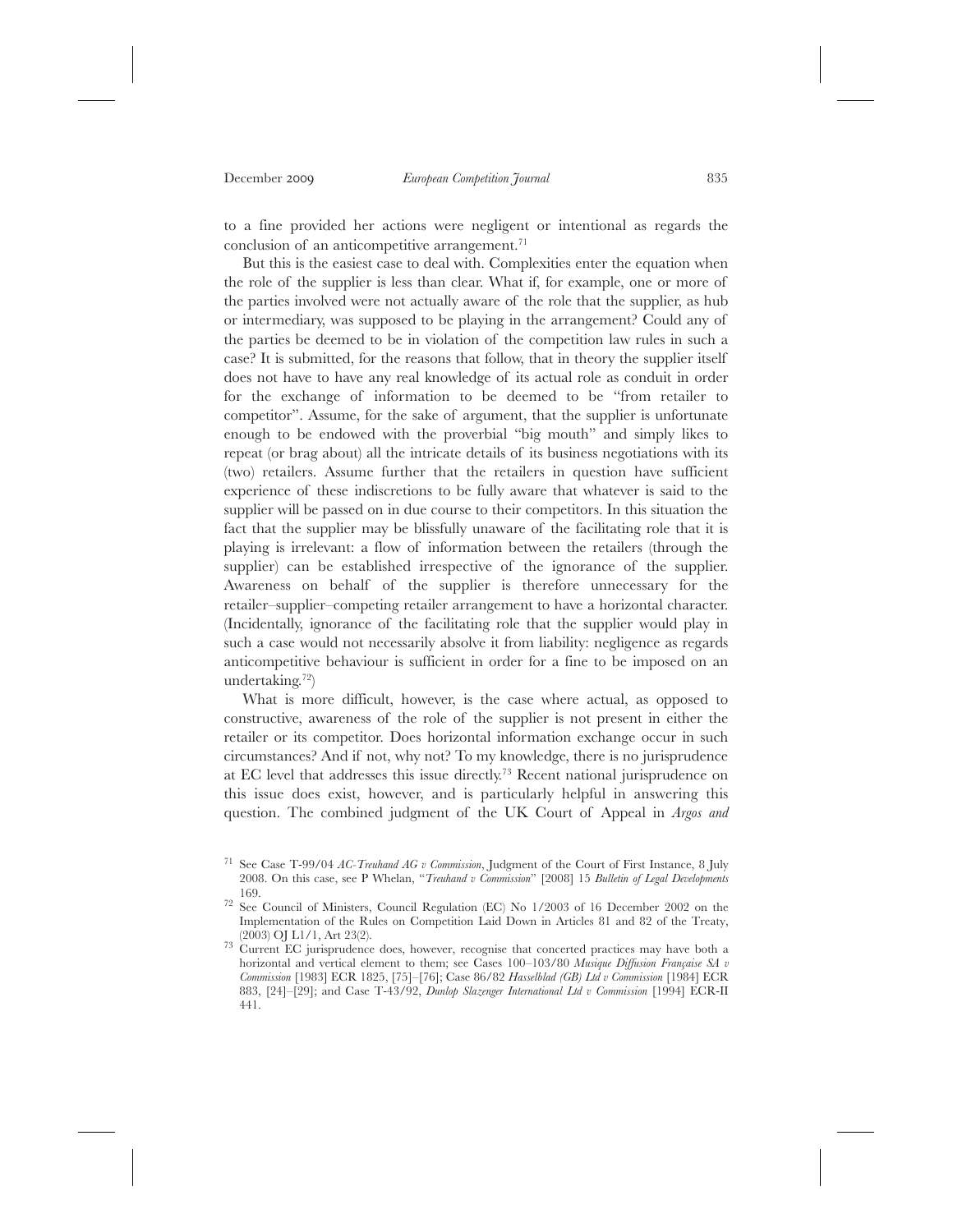Littlewoods v Office of Fair Trading and TJB Sports v Office of Fair Trading,<sup>74</sup> for example, considers the concept of indirect concerted practices between competing retailers based on the exchange of confidential information between them via their common supplier and directly considers the conditions required for finding such indirect concerted practices. The appeals in these cases related to two decisions taken by the OFT in the latter half of  $2003$ .<sup>75</sup> In both decisions the OFT held in effect that, as a result of indirect contact via an intermediary (respectively, a toys manufacturer and a manufacturer of sports shirts), the relevant competitors were aware of each other's intentions regarding their conduct in the relevant markets and that this conduct represented an overall agreement and/or concerted practice between the competing retailers and the intermediary. Both decisions were approved separately on appeal to the Competition Appeal Tribunal (CAT).<sup>76</sup> According to this tribunal, actual knowledge of the role of the intermediary by the retailer is not an absolute prerequisite for an infringement of the rule prohibiting direct or indirect conduct between competitors on prices to be found, ie for a concerted practice to be established. Indeed, for it,

"if one retailer A privately discloses to supplier B its future pricing intentions in circumstances where it is reasonably foreseeable that B might make use of that information to influence market conditions, and B then passes that pricing information on to a competing retailer C, then . . . A, B and C are all to be regarded on those facts as parties to a concerted practice having as its object or effect the prevention, restriction or distortion of competition".<sup>77</sup>

By contrast, a violation would not be found where the retailer (i) revealed its future pricing intentions to the supplier for a legitimate purpose not related in any way to competition and (ii) could not reasonably have foreseen that such information would be used by the supplier to affect market conditions.<sup>78</sup> It appears, then, that for this judicial authority at least constructive knowledge of the role of the supplier in an alleged "hub and spoke" arrangement is sufficient: as long as the retailer could have reasonably foreseen that the information exchange between it and the supplier would be used by the latter to influence conduct in the market, the competition authority would not be precluded from holding that a concerted practice has occurred.<sup>79</sup> This rather broad approach to the prohibition on direct or indirect contact between competitors was questioned on appeal to the UK Court of Appeal, where it was alleged that the CAT "failed

<sup>&</sup>lt;sup>74</sup> [2006] EWCA Civ 1318.

<sup>&</sup>lt;sup>75</sup> CA 98/08/2003 Agreements between Hasbro UK Ltd, Argos Ltd  $\mathcal{E}$  Littlewoods Ltd Fixing the Price of Hasbro Toys and Games [2004] 4 UKCLR 717; and CA 98/06/2003 Price Fixing of Replica Football Kit [2004] UKCLR 6.

 $^{76}$  Argos Ltd, Littlewoods Ltd v Office of Fair Trading [2004] CAT 24; and  $\widetilde{JJB}$  Sports Plc [2004] CAT 17.

 $^{77}$   $\widetilde{fjB}$  Sports Plc [2004] CAT 17, [659] (emphasis added).  $^{78}$  Ibid, [660].

<sup>&</sup>lt;sup>79</sup> See, eg Argos Ltd, Littlewoods Ltd v Office of Fair Trading [2004] CAT 24, [787].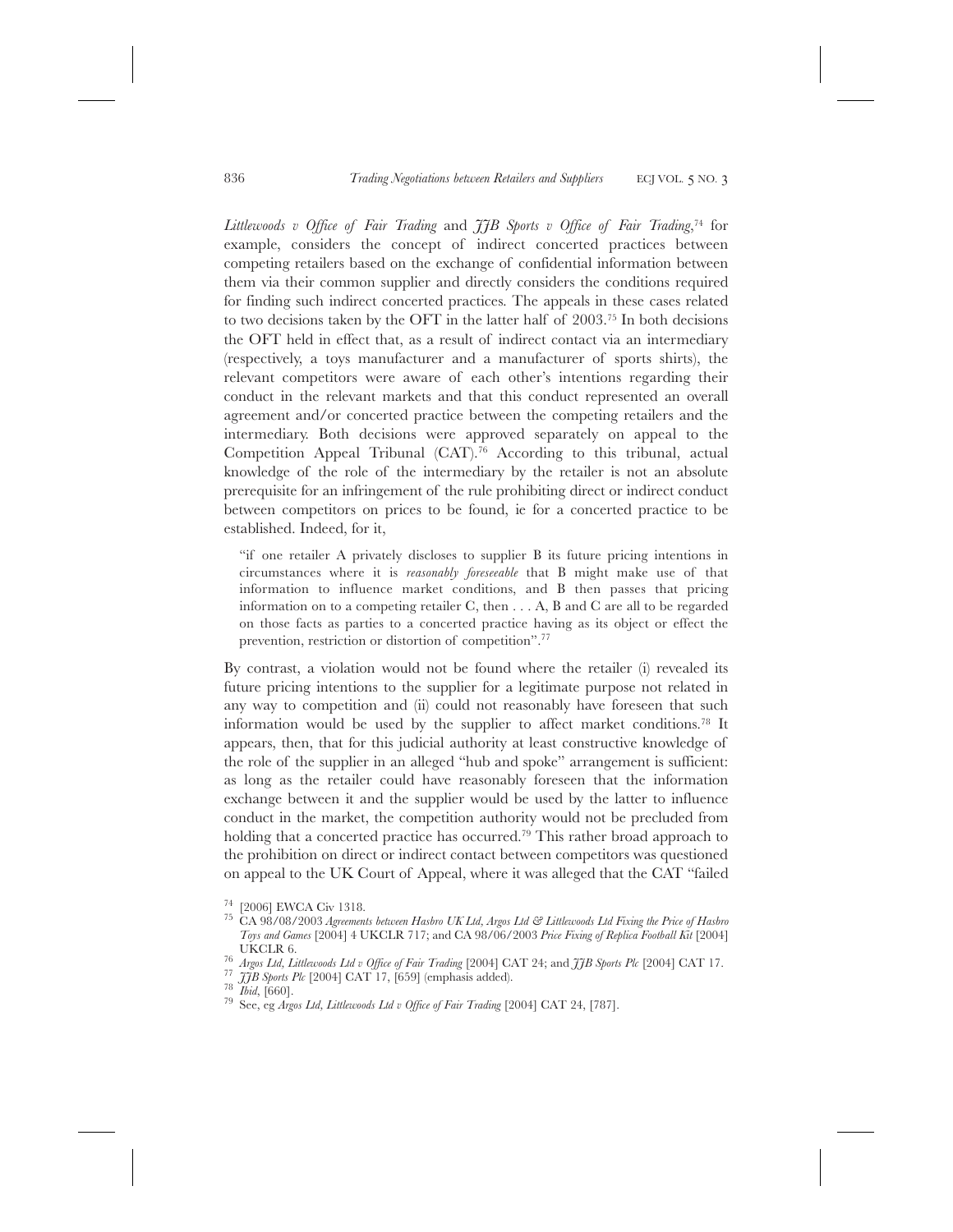to accord enough weight to the requirement of subjective consensus between all parties if an agreement or concerted practice between them is to be found".<sup>80</sup>

The Court of Appeal agreed with the CAT concerning the existence of indirect concerted practices in the relevant markets and ultimately upheld the OFT's decisions. The Court nonetheless expressed reservations concerning the CAT's analysis of the issue of the retailer's awareness of the role of a supplier in facilitating horizontal collusion. In the (admittedly, non-committal-sounding) words of the Court.

"[t]he Tribunal may have gone too far if it intended [unlawfulness] to extend to cases in which A did not, in fact, foresee that B would make use of the pricing information to influence market conditions or in which C did not, in fact, appreciate that the information was being passed to him with A's concurrence."<sup>81</sup>

For this court, then, constructive knowledge of the role of the supplier is not sufficient to establish the existence of a concerted practice—actual knowledge is required, ie the retailer must "foresee" that the supplier will use the information to upset the competitive process. Such knowledge is required not only of the retailer but also of its competitor: the competitor of the retailer must "appreciate" that the retailer is using the supplier to forward the information at issue. So, although it was not strictly relevant to the actual outcome of these cases,<sup>82</sup> the Court of Appeal's judgment suggests that actual knowledge of the role being played by the supplier is required of both the retailer and its competitor in order for a concerted practice to be found. In contrast to the CAT, the Court of Appeal believed that in fact the following more restrictive approach should be adopted on this issue:

"if (i) retailer A discloses to supplier B its future pricing intentions in circumstances where A may be taken to intend that B will make use of that information to influence market conditions by passing that information to other retailers (of whom C is or may be one), (ii) B does, in fact, pass that information to C in circumstances where C may be taken to know the circumstances in which the information was disclosed by A to B and (iii) C does, in fact, use the information in determining its own future pricing intentions, then A, B and C are all to be regarded as parties to a concerted practice having as its object the restriction or distortion of competition."83

<sup>&</sup>lt;sup>80</sup> Argos and Littlewoods v Office of Fair Trading and *JJB* Sports v Office of Fair Trading, supra n 74, [32].

 $81$  *Ibid*, [91].

<sup>&</sup>lt;sup>82</sup> See *ibid*, [89] (concerning the football kit case) and [144] (concerning the toys case). The fact that the statements concerning actual knowledge are in effect *obiter dicta* goes some way to explaining the rather non-committal nature of the language used.

 $83\,$ Ibid, [141]. It should be noted that given what is said in paragraph 91 of this judgment, the term "taken to have known" only refers to a situation where actual knowledge exists concerning the role of the supplier.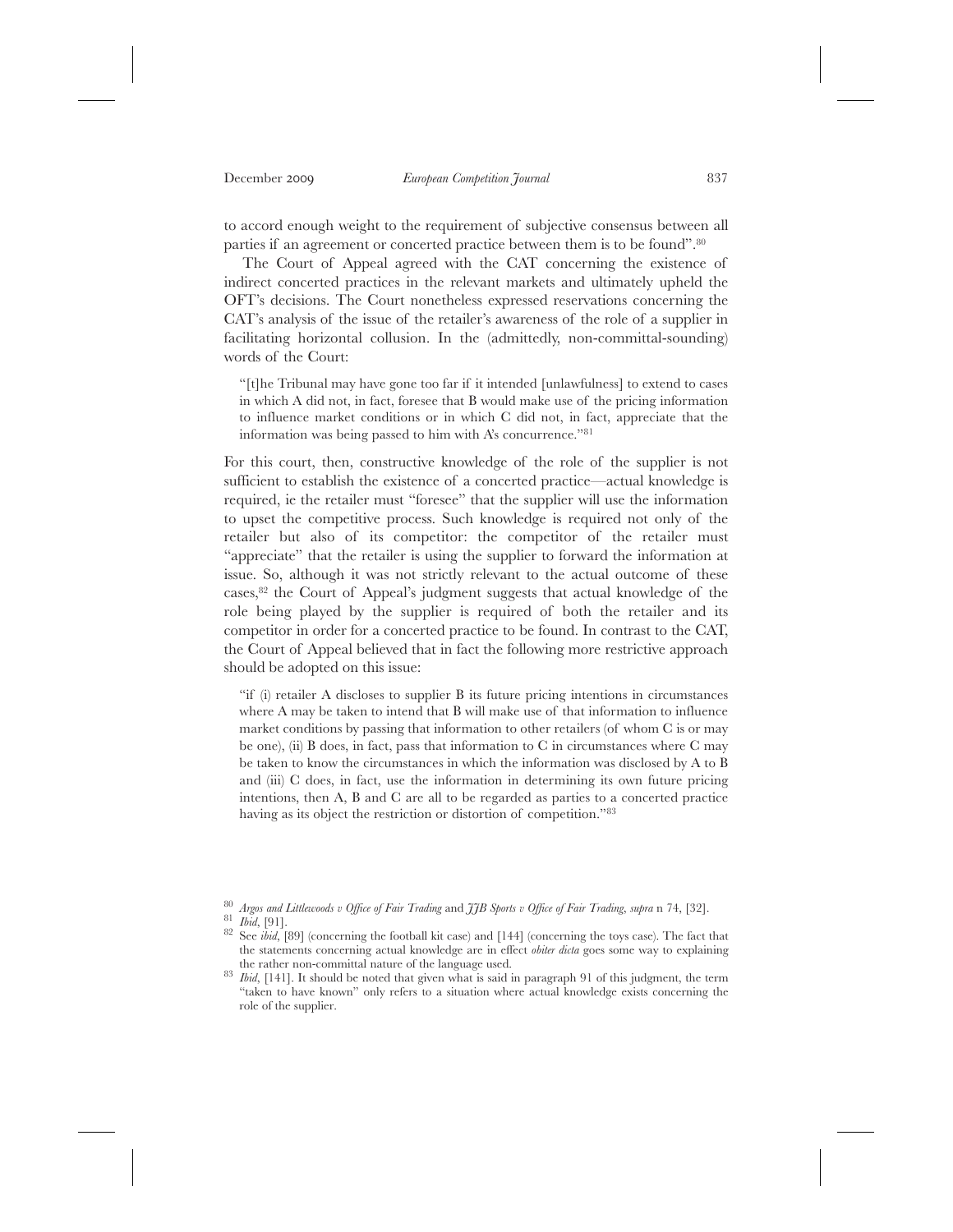Two different approaches, then, were adopted by the respective UK authorities in this case; one required actual knowledge of the role of the supplier, the other implied that constructive knowledge was sufficient.

It is submitted here that, irrespective of the potential for different outcomes that is inherent in the choice regarding approach, neither approach is unduly restrictive as regards the operation of discussions between retailers and suppliers. Indeed, the interpretations provided by the CAT and the Court of Appeal both allow legitimate (vertical) business discussions to be conducted relatively unfettered—therefore facilitating the conclusion of favourable deals between retailers and suppliers—and only justify intervention when competitors are knowingly using suppliers as a point of contact in furtherance of their collusive designs. Discussions having only a vertical nature<sup>84</sup> will not come within the scope of this prohibition. A retailer will be entitled to provide sensitive commercial information to its supplier in the course of these discussions in order to negotiate better terms—provided, of course, that they are "conducted on a bilateral basis".<sup>85</sup> Importantly, neither approach proscribes in any per se manner complaints from retailers to suppliers, even if such complaints concern the prices charged by competitors. Such complaints may well be legitimate, not to mention beneficial in terms of consumer welfare, particularly if "they are directed at getting better terms for the business between those two parties".<sup>86</sup> By contrast, retailer-supplier complaints which are advanced with the knowledge that they will be used by the supplier to influence the behaviour of competing retailers-as opposed to those advanced solely in order to effect the deals offered by the supplier to the complaining retailer-are not immune from the competition rules.

While neither approach, then, is unduly restrictive as regards the operation of discussions between retailers and suppliers, it is also true that both approaches provide considerable scope to capture questionable information requests from the retailer. The discussion directly above concerning the legitimacy or otherwise of retailer complaints is premised on the (voluntary) provision of information by a retailer to a supplier (ie that she is unhappy about the prices of her competitors and wishes, for example, to obtain further discounts from the supplier). For the sake of completeness—or, more appropriately, in order to cover more accurately the practical workings of the retailer-supplier dynamic—one must also consider the inverse situation, ie where the retailer requests (or even forces) information from, rather than provides information to, the supplier. Two situations come readily to mind where such requests may occur. In the first situation a retailer may simply be unhappy with the low level of her competitor's prices and may

<sup>84</sup> That is, those discussions that are conducted between retailer and supplier without any information passing from the retailer (through the supplier) to the competing retailer.

<sup>85</sup> Argos and Littlewoods v Office of Fair Trading and *JJB* Sports v Office of Fair Trading, supra n 74, [106].  $86$  *Ibid.*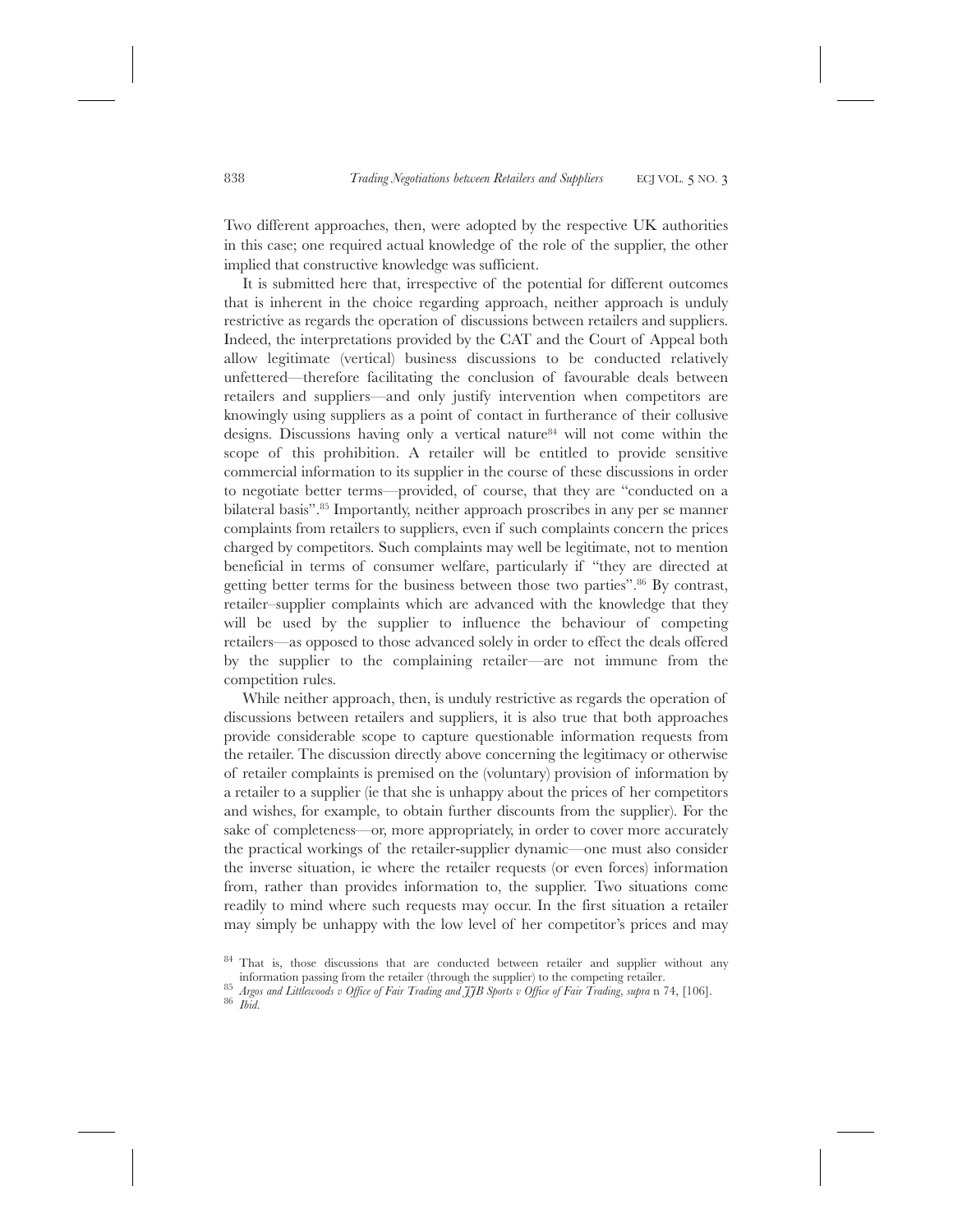wish to know whether or how the supplier facilitates them. To come to a conclusion on this matter, the retailer may ask the supplier to provide it with any commercially sensitive information in its possession concerning the competing retailer. (If the retailer is serious with its request, it may even use its buyer power, ie threats of going elsewhere for supplies in future—assuming, of course, that such power exists—in order to ensure compliance by the supplier.) In this situation neither approach (ie of the CAT or of the Court of Appeal) necessarily renders the request unlawful—at least under a "hub and spoke" analysis; rather, the request, without more (ie without (actual/constructive) knowledge on the part of the competing retailer), is simply a bilateral, vertical activity. The supplier's granting of the request will not render the flow of information horizontal in nature in the absence of such knowledge. This is not to say that the supplier does not have the law behind her if she wishes to convince the retailer that she is precluded from supplying such information: most likely, the commercially sensitive information will be protected by confidentiality clauses. Looking forward, however, the retailer may attempt to convince the supplier to refuse to include such confidentiality clauses (at least those concerning disclosure to the retailer) in future contracts with the competing retailer. Assuming the retailer is successful in so convincing the supplier, there are two possible outcomes: (i) the supplier becomes unreliable for the competing retailer, who goes somewhere else for her supplies, somewhere where confidentiality extends to the provision of information to the retailer; or (ii) the competing retailer becomes aware of the fact that information is going to the retailer via the supplier. The first outcome is unproblematic: the potential "hub" that is the supplier no longer exists. The second outcome opens up the possibility of the existence of a horizontal information exchange; this is so as the competing retailer is offered the possibility of communicating with the retailer through the supplier.

The second situation concerning a request from a retailer may occur when a supplier wishes to implement a wholesale price increase on products sold to both the retailer and the competing retailer. In such a case the retailer will wish to pass on the price increase to its customers and may be reluctant to accept a price increase without assurances from the supplier that the competing retailer will also increase the final price of its products. In this context, following assurances from the supplier and an increase in its prices, the retailer may wish to obtain proof from the supplier that the competing retailer actually raised its prices as the supplier predicted she would. In particular, the retailer may ask for evidence, such as the till receipts of the competing retailer. It is submitted that there is indeed scope here for an anticompetitive "hub and spoke" arrangement to be concluded: all will depend on the specifics of the bilateral discussions (ie retailer-supplier; supplier-competing retailer) concerning the outcome of the price increase as well as the test (CAT/Court of Appeal) adopted. The question here, though, is whether the request for proof in itself would be unlawful. It is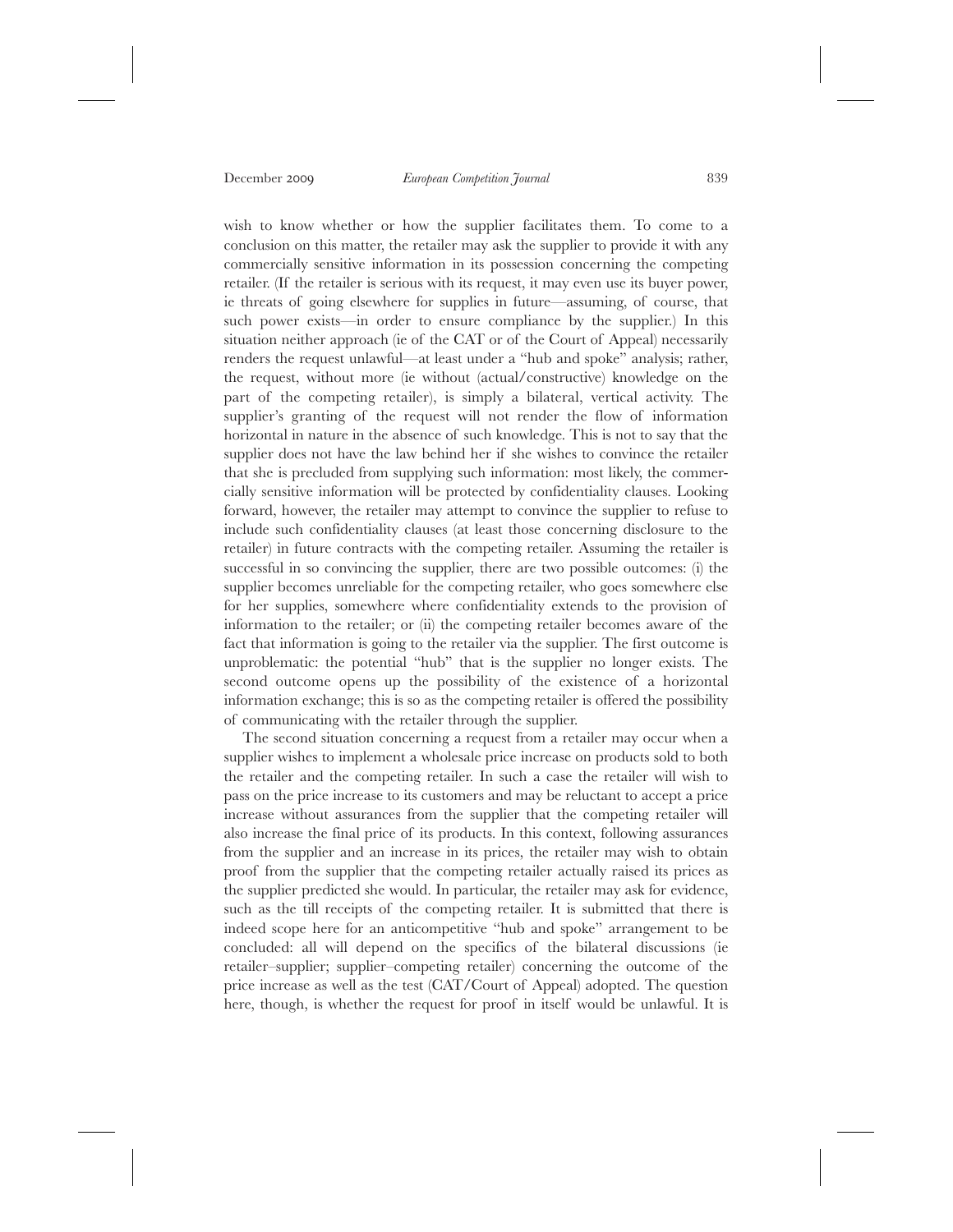submitted that there are two responses to that question. First, if a cartel is deemed to be in existence concerning the retailer and the competing retailer (ie if one assumes that the specifics of the bilateral discussions noted directly above led to the conclusion of a "hub and spoke" arrangement), the request should be conceptualised as an attempt to monitor the cartel, and the provision of information on foot of that request would also be deemed to be anticompetitive in its own right.<sup>87</sup> Secondly, in the absence of an underlying "hub and spoke" arrangement (eg where the competing retailer is not aware of the assurances given to the retailer by the supplier or that the retailer intends to increase her prices), the request from the retailer, without more (ie without (actual/constructive) knowledge on the part of the competing retailer, a requirement the specifics of which depend on the approach chosen), is simply a bilateral, vertical activity.

As above, sufficient scope for legitimate business discussions between retailer and supplier is provided by both approaches: complaints will be legitimate if they are directed at getting better terms for the business between those two parties and are conducted on a bilateral, vertical basis. Both approaches also provide considerable scope to capture questionable information requests from the retailer; they do this by employing inter alia the concept of knowledge of the competing retailer of the role of the supplier. To this extent, then, both approaches have something important in common. However, by definition, a significant difference exists concerning these approaches: the inclusiveness of the concept of "knowledge" regarding the role of the supplier in a "hub and spoke" arrangement. The choice as to the approach to adopt at EC level therefore has the potential to affect the outcome of a given ("hub and spoke") case. This is true as one approach (that of the CAT) is stricter than the other: it catches a wider range of activity. However, whether the choice will actually affect the outcome in a given case will, of course, depend on the facts presented.

In choosing one approach over another, one should take account of both policy and law. As regards policy, it has already been noted that both approaches allow sufficient scope for retailers to provide information to suppliers so as to conduct their businesses in a manner that furthers their interests—and, where savings are passed on downstream as a result, the interests of consumerswithout disturbing market processes. In this sense, both approaches achieve a certain degree of protection for activity that enhances (or at least does not affect negatively) consumer welfare: (i) sensitive commercial information can be passed from retailers to suppliers; and (ii) complaints about competitors are not unlawful per se. That is not to say, however, that the level of protection for consumer welfare is equivalent. If one adopts the approach of the Court of Appeal, those information exchanges where the retailer has no actual knowledge of the role of the supplier (but does have constructive knowledge) are considered to be outside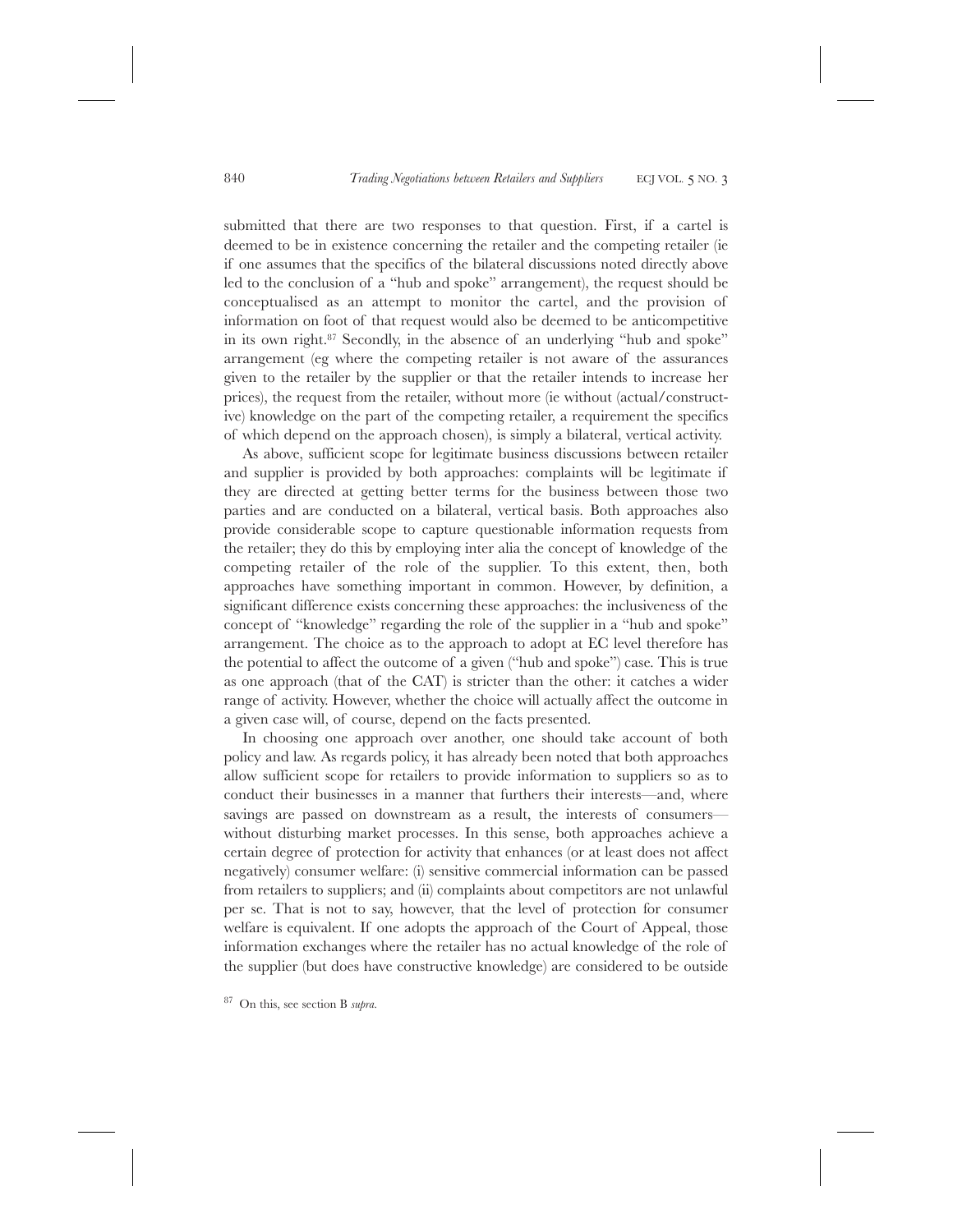the scope of an agreement or concerted practice; consequently, the anticompetitive nature of those agreements/concerted practice cannot be analysed. Such an arrangement would thus be untouchable even if it had an effect on the welfare of consumers, eg through higher prices or lower quality. If one switched to the CAT's test, the arrangement in question (ie an information exchange where the retailer has only constructive knowledge of the role of the supplier) would have to be analysed for its object or effect concerning competition. If, in that case, a negative effect on competition-and therefore consumer welfare—were to be found, the arrangement would be prohibited. Hence, the CAT's approach arguably provides more scope to consider the consumer welfare consequences of a given arrangement. If one wished for the authorities to have as much help in maximising consumer welfare as the competition laws can provide, then the approach of the CAT would be more welcome than that of the Court of Appeal. Such an approach would of course impose more of a burden on retailers when conducting their negotiations with their suppliers, as they may be held to account for what they ought to have known rather than simply what they did know in fact. By choosing the CAT's approach over that of the Court of Appeal, one is in effect restricting the behaviour of retailers in order to ensure that more protection is provided for consumer welfare. This trade-off between facilitating the protection of consumer welfare and burdening retailers is a political choice, the outcome of which necessarily involves favouring one interest group (consumers) over another (retailers).

More important than policy, of course, is the law. In fact, it is the law, namely EC-level jurisprudence, that pushes one in favour of one approach in particular, that of the Court of Appeal. It is submitted that EC law is more likely to be respected by the approach of the Court of Appeal than that of the CAT, as it produced a judgment that sits more comfortably with EC jurisprudence on the concept of a "concerted practice". According to the ECJ in the Dyestuffs case, a concerted practice is defined as "co-ordination between undertakings which, without having reached the stage where an agreement, properly so called, has been concluded, knowingly substitutes practical co-operation between them for the risks of competition".<sup>88</sup> This dictum appears on its face to exclude from the scope of the definition of a "concerted practice" those substitutions (ie of cooperation for competition) that occur without the knowledge of the undertakings involved. Whether the term "knowingly" implies that knowledge must be actual, as opposed to constructive, is not definitively answered by the case law. What is clear, however, is that the term "knowingly" can certainly be

 $^{88}$  Cases 48, 49 and 51-57/69 ICI v Commission [1972] ECR 619, [64] (emphasis added). On this generally, see A Albors-Lorens, "Horizontal Agreements and Concerted Practices in EC Competition Law: Unlawful and Legitimate Contact between Competitors" (2006) 51 Antitrust Bulletin 837.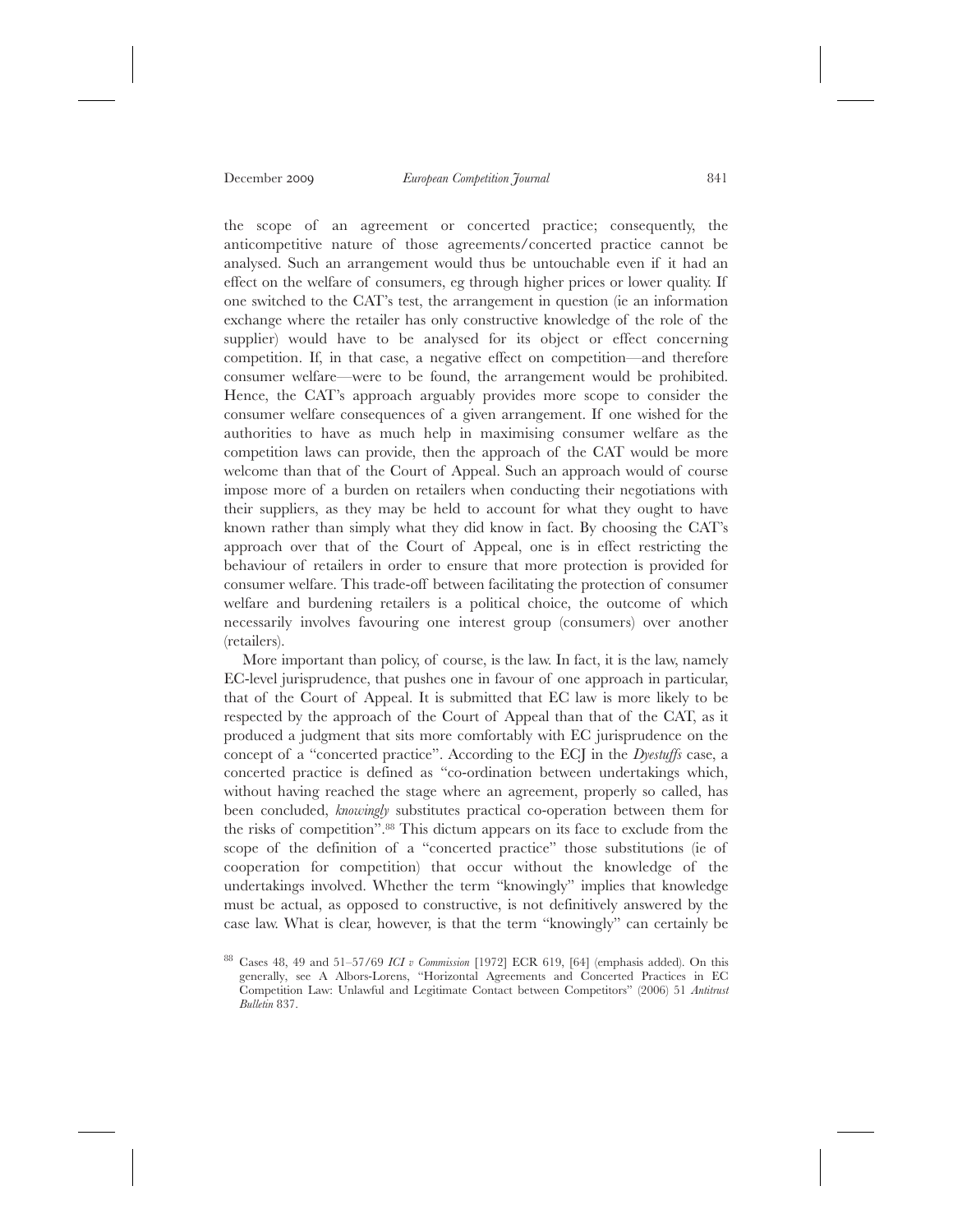taken to include actual knowledge, and that the same cannot be said for knowledge that is constructive in nature. Deeming constructive knowledge to be sufficient in this context is therefore legally questionable. The Court of Appeal's subjective test requiring foreseeability in effect excludes anticompetitive substitutions of cooperation for competition that are based on constructive knowledge; according to this authority, one cannot knowingly substitute cooperation for competition in a "hub and spoke" context without: (i) the retailer foreseeing that the information it has passed to the supplier will be conveyed to its competitor; and (ii) the competing retailer appreciating the circumstances in which the information was disclosed. It is for reasons of legal consistency,<sup>89</sup> then, that the test articulated by the Court of Appeal is preferable to that of the CAT—at least when the law as opposed to policy is being considered. A similar point can be established concerning the requirement of implementation on behalf of the competing retailer. Under EC law, in order for the existence of a concerted practice to be found implementation should occur on the market.<sup>90</sup> In this regard, a concerted practice is different from an agreement, where no such requirement is imposed; such a practice in fact requires not only concertation between undertakings but also "subsequent conduct on the market, and a relationship of cause and effect between the two".<sup>91</sup> By adopting a more restrictive approach than that suggested by the relevant dictum of the CAT, the Court of Appeal ensures that such EC jurisprudence is respected: the competitor of the retailer has to actually "use" the information exchanged via the hub to determine its conduct on the market. However, this approach not only fits more comfortably with EC jurisprudence, it also reduces the likelihood of an undertaking being deemed to have engaged in a concerted practice "by accident", ie without its knowledge.<sup>92</sup> A final point should be made regarding reciprocity. It is true that the approach of the Court of Appeal implies a lenient approach to the concept of reciprocity and accepts the argument that, to the extent that information may be exchanged without reciprocity and yet reduce uncertainty in the market, such an exchange could be conceptualised as a "concerted practice".<sup>93</sup> However, assuming Odudu's considered analysis of the

<sup>89</sup> It should be noted that consistency with EC law is important even when only the UK national provisions on competition law are being enforced; see s 60 of the UK Competition Act 1998. 90

See, eg Case C-199/92 P Hüls AG v Commission (Polypropylene) [1999] ECR I-4287.

 $91$  *Ibid*, [161].

<sup>92</sup> Cf R Carlton, "Boundaries in Indirect Concerted Practices and Cartel Leniency", Freshfields Bruckhaus Deringer, October 2006, 2.

 $93$  The Court did acknowledge, however, that a case would be

<sup>&</sup>quot;all the stronger where there is reciprocity: in the sense that C discloses to supplier B its future pricing intentions in circumstances where C may be taken to intend that B will make use of that information to influence market conditions by passing that information to (amongst others) A, and B does so" (Argos and Littlewoods v Office of Fair Trading and JJB Sports v Office of Fair *Trading, supra n* 74, [141]).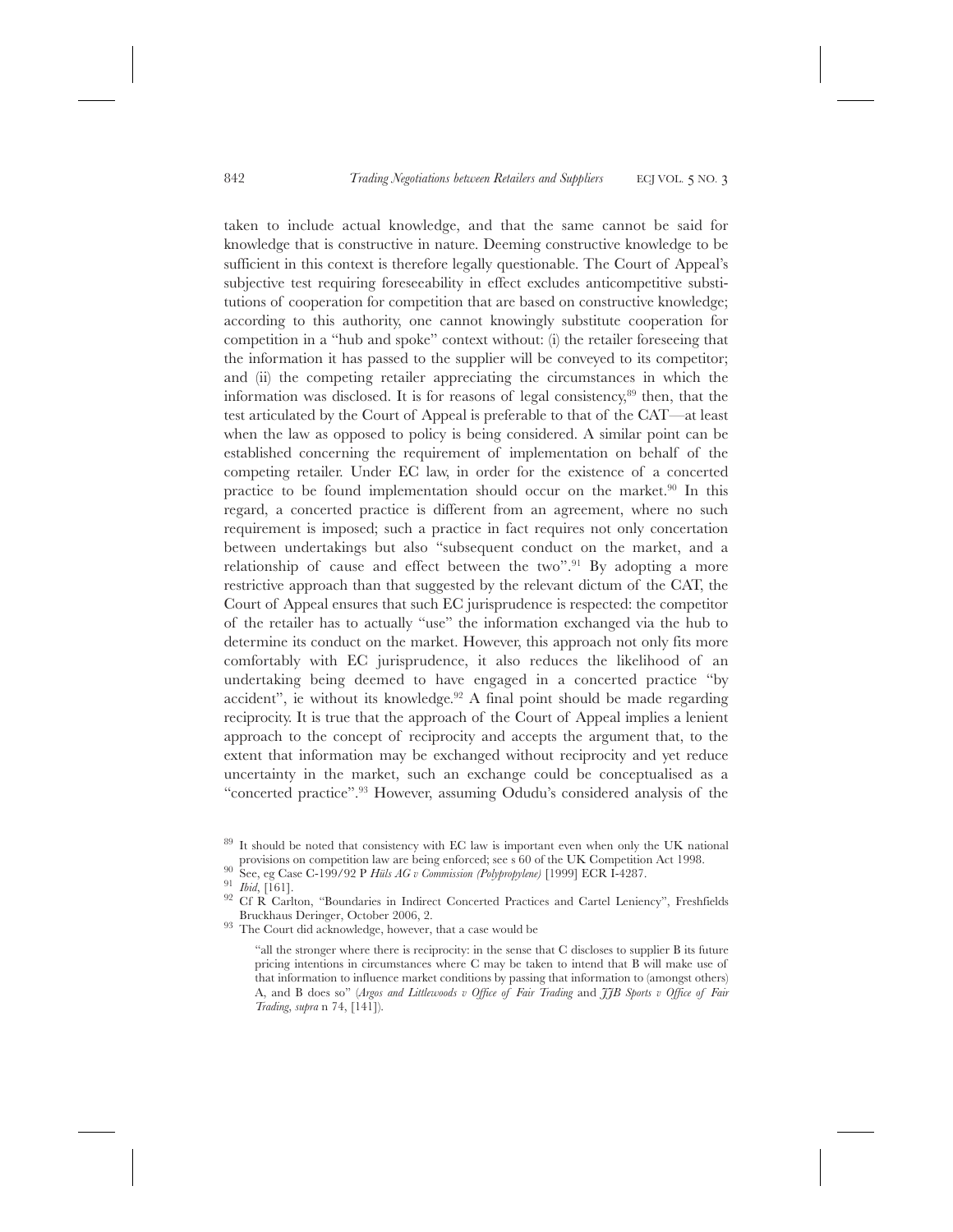concept of concerted practice is correct<sup>94</sup> (ie that a concerted practice does not require common intention, but instead focuses on whether conduct reduces uncertainty as to the future conduct of others), there would be no inconsistency here with the jurisprudence from EC level. In other words, unilateral exchange of information through a "hub and spoke" arrangement would be capable of violating the EC competition law rules.

#### D. CONCLUSION

The exchange of information between a retailer and its supplier is essential in order for business negotiations to take place. The exchange of commercially sensitive information (such as future pricing intentions) in this context does not necessarily have a negative effect on consumer welfare and may in fact facilitate discussion on, for example, the possible future promotional activities of the retailer, activities that may ultimately benefit consumers. However, if these discussions between retailer and supplier are being used to allow information to flow from the retailer through its supplier to its competitor it is possible that competition will be harmed. The law on direct competitor-to-competitor information exchange is helpful in determining how one should deal with such "hub-and-spoke-type" arrangements: by identifying the underlying concern with direct competitor-to-competitor exchanges one can construct a legally consistent approach to retailer-supplier-competing retailer exchanges.

Three particular instances involving suspect direct competitor-to-competitor information exchange are obvious from European jurisprudence: (i) where the information exchange is used to monitor a price-fixing cartel; (ii) where the information exchange represents a price-fixing arrangement in its own right; and (iii) where the information exchange is employed to create or stabilise an oligopoly situation. Importantly, information exchange falls within the scope of Article 81(1) EC if it reduces or removes "the degree of certainty as to the operation of the market in question with the result that competition between undertakings is restricted".<sup>95</sup> The general principle underlying the approach of the EC courts is that each undertaking must determine independently their market policies and the conditions they offer to their customers. What is of particular importance here, then, is an assessment of the economic conditions on the relevant markets and of the specific characteristics of the information exchange system at issue. Both the literature and the jurisprudence concur on the crucial issues that need to be analysed in these assessments, namely, the type of information exchanged and the structure of the relevant market. The types of

 $94$  On this, see section B supra.

<sup>&</sup>lt;sup>95</sup> Case C-238/05 Asnef-Equitax v Ausbanc [2006] ECR I-11125, [51].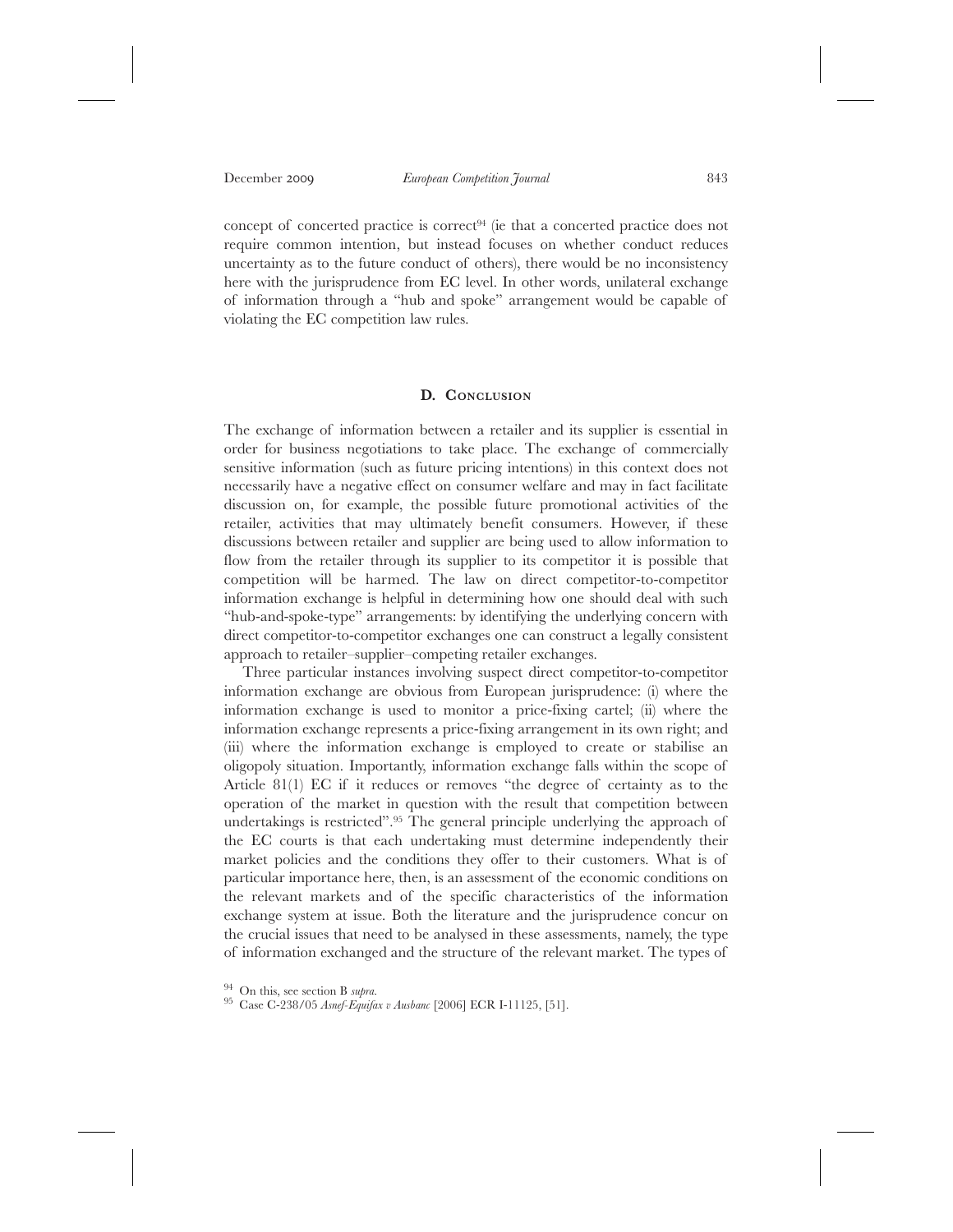information that should not be passed directly to competitors include individual pricing intentions, capacity increases, investment plans and individual sales figures; indeed, information exchanges involving these data have all been found to be objectionable under EC law. In particular, the Commission has shown its willingness to prohibit exchanges of individual (as opposed to aggregated) data, above all where such data is regularly updated and circulated in a swift manner.

The law on direct competitor-to-competitor exchanges is concerned with horizontal exchange of information; the analyses identified should only apply to "hub and spoke" arrangements if the arrangement in question provides an exchange of information that is equivalent in substance to a horizontal exchange between competitors. Equivalence in this context will be determined according to the circumstances surrounding the alleged exchange. Of particular importance in determining whether equivalence exists is the role of the supplier (as conveyor of information), as well as the retailer and competing retailer's understanding of her role. Where the supplier acts simply as a go-between connecting the retailer and the competing retailer there should be no additional analytical problem concerning this issue: the exchange of information is quite clearly intended to be between the two competitors, and not simply between the retailer and the supplier or the supplier and the competing retailer. However, the analysis becomes more complicated when awareness of the role of the supplier is not obvious. It was argued that awareness of the role of the supplier by the supplier is not essential: if a flow of information between the retailers (through the supplier) can be established by the retailer and the competing retailer irrespective of the ignorance of the supplier, the exchange will be horizontal. As regards awareness of the role of the supplier by the retailer and by the competing retailer, one must chose whether the standard should be constructive or actual knowledge. There is an absence of EC jurisprudence on this issue. The UK authorities have addressed the issue directly. Two approaches are evident: one provides that constructive knowledge is sufficient (the approach of the CAT); the other requires actual knowledge (the approach of the Court of Appeal). It was argued first that both approaches provide sufficient scope for legitimate business discussions to be conducted between retailers and suppliers: both allow sensitive commercial information to be passed from retailers to suppliers in the context of legitimate discussions and only justify intervention when competitors are knowingly using suppliers as a point of contact in furtherance of their collusive designs; and complaints about competitors are not per se unlawful. It was argued further, however, that the approaches' appeals in terms of policy and law differ: the stricter approach of the CAT is more likely to facilitate a competition policy that favours the maximum protection for consumer welfare, while the approach of the Court of Appeal is more likely to be consistent with EC-level jurisprudence on the concept of a "concerted practice". An informed choice as to the standard to adopt in determining whether a given "hub and